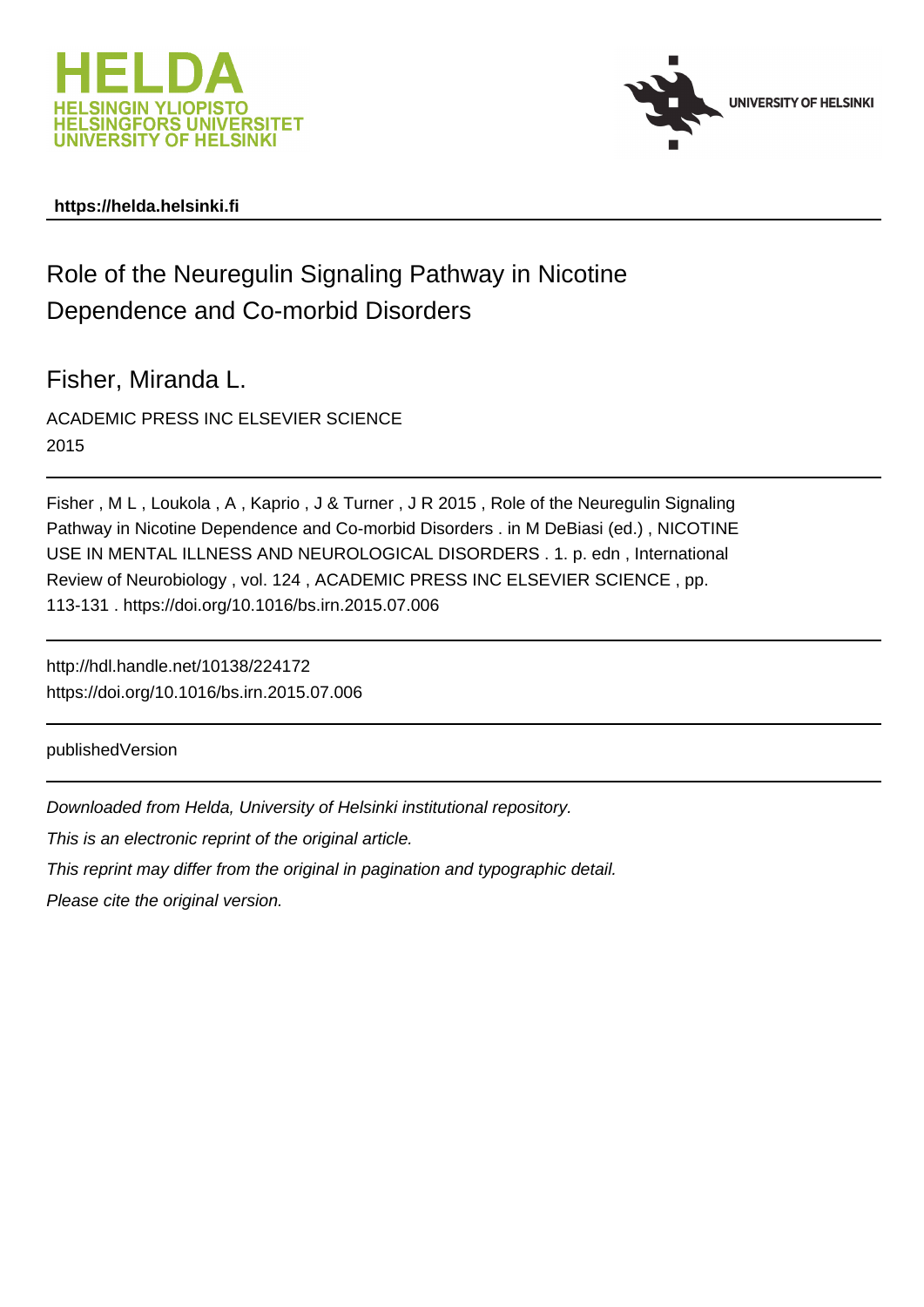CHAPTER FOUR

# Role of the Neuregulin Signaling Pathway in Nicotine Dependence and Co-morbid Disorders

## Miranda L. Fisher\*, Anu Loukola<sup>†</sup>, Jaakko Kaprio<sup>†,‡,§</sup>, Jill R. Turner<sup>\*, 1</sup>

\*Department of Drug Discovery and Biomedical Sciences, South Carolina College of Pharmacy, University of South Carolina, Columbia, South Carolina, USA

† Department of Public Health, Faculty of Medicine, University of Helsinki, Helsinki, Finland

{ National Institute for Health and Welfare, Helsinki, Finland

} Institute for Molecular Medicine Finland FIMM, University of Helsinki, Helsinki, Finland

1 Corresponding author: e-mail address: jiturner@sccp.sc.edu

### Contents

| 1.                                                             | Introduction |                                                                                | 114 |
|----------------------------------------------------------------|--------------|--------------------------------------------------------------------------------|-----|
| 2. Known Mechanisms of Neuregulin–ErbB Signaling               |              |                                                                                | 117 |
|                                                                |              | 2.1 Overview                                                                   | 117 |
|                                                                |              | <b>2.2</b> Neuregulin Binding and ErbB Dimerization                            | 118 |
|                                                                |              | 2.3 Effects of Alternative Splicing of the ErbB4 Receptor                      | 119 |
|                                                                |              | 2.4 Neuregulin-ErbB4 Effects on NMDA Receptors                                 | 120 |
|                                                                |              | 2.5 Acetylcholine Receptor Inducing Activity: Modulation of nAChR Expression   | 120 |
| 3. NRG3: Relevance in Smoking Behavior and Co-morbid Disorders |              |                                                                                | 121 |
|                                                                |              | <b>3.1</b> Potential Role of NRG3 in Nicotine Withdrawal and Smoking Cessation |     |
|                                                                |              | Outcome                                                                        | 121 |
|                                                                |              | <b>3.2</b> NRG3 in Schizophrenia                                               | 122 |
|                                                                |              | <b>3.3</b> NRG3: Possible Mechanisms Underlying Co-morbidity                   | 122 |
|                                                                |              | 4. ERBB4: Relevance in Smoking Behavior and Co-morbid Disorders                | 123 |
|                                                                |              | 4.1 Association Between ERBB4 and Nicotine Dependence                          | 123 |
|                                                                |              | 4.2 ErbB4-NMDA Receptor Interactions in Schizophrenia and Possible             |     |
|                                                                |              | Relevance for Co-morbidity with Nicotine Dependence                            | 124 |
|                                                                | 5. Summary   |                                                                                | 125 |
|                                                                | References   |                                                                                |     |

#### Abstract

Smoking is currently the leading cause of preventable death in the United States and is responsible for over four million deaths annually worldwide. Therefore, there is a vast clinical unmet need with regards to therapeutics targeting smoking cessation. This is even more apparent when examining smokers co-morbid with psychiatric illness, as rates of smoking in this population are  $\sim 4 \times$  higher than in the general population.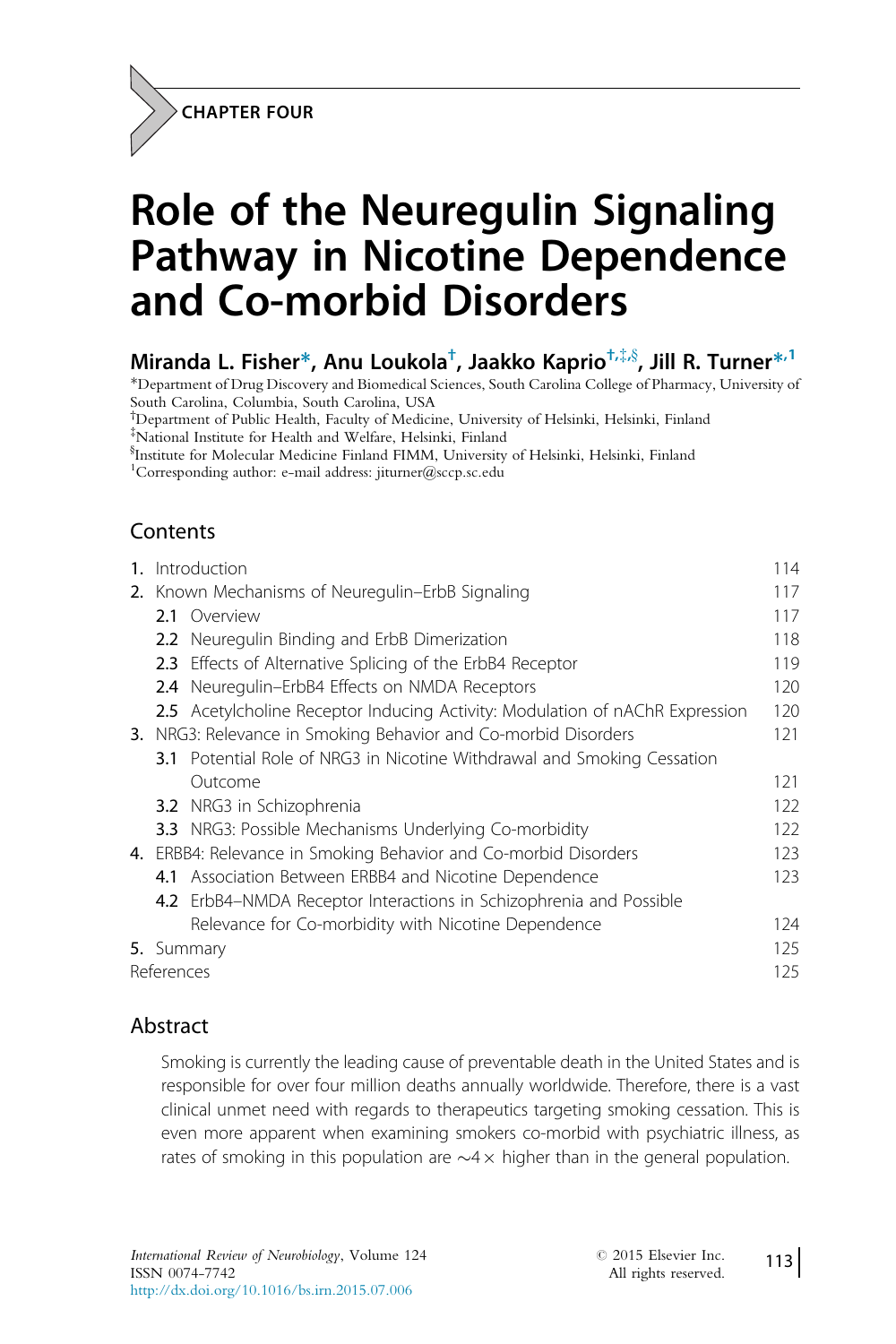Examining common genetic and molecular signaling pathways impinging upon both smoking behavior and psychiatric illness will lead to a better understanding of co-morbid disorders and potential development of novel therapeutics. Studies have implicated the Neuregulin Signaling Pathway in the pathophysiology of a number of psychiatric illnesses. Additionally, recent studies have also shown an association between the Neuregulin Signaling Pathway and smoking behaviors. This review outlines basic mechanisms of the Neuregulin Signaling Pathway and how it may be exploited for precision medicine approaches in treating nicotine dependence and mental illness.

## **INTRODUCTION**

Tobacco smoking is still the leading cause of preventable death in the United States even years after the discovery of multiple smoking cessation therapies. The main addictive component in cigarette smoke is nicotine (United States. Department of the Army. Office of the Surgeon General, 1988), which drives the reinforcement behind smoking behavior. With global smoking-related mortality reaching nearly six million deaths annually ("WHO urges more countries to require large, graphic health warnings on tobacco packaging: the WHO report on the global tobacco epidemic, 2011 examines antitobacco mass-media campaigns," WHO, 2011), there is a high demand for targeted therapeutics that successfully aid smokers to quit. Several smoking cessation pharmacotherapies are available, including nicotine replacement therapy, prescription medication such as bupropion (originally designed as an antidepressant) and the nicotinic acetylcholine receptor (nAChR) partial agonist varenicline (Cummings & Mahoney, 2006; Jorenby et al., 2006); however, the success rate of such therapies after 1 year is at best only 20–25% (Gonzales et al., 2006). In comparison, approximately 3% of individuals trying to quit without any pharmacotherapies are still abstinent after 6 months (Hughes et al., 1992). The majority of smokers would like to quit and are aware of the risks of smoking, but are unable to do so. The positive reinforcing effect of nicotine is an important determinant of cessation failure; however, it is not the only factor that should be taken into account. The significant aversive withdrawal symptoms that occur during abstinence are also considered a major determinant of high relapse rates (Le Foll & Goldberg, 2009).

Withdrawal symptoms are relatively well-characterized and include both cognitive and affective symptoms. These symptoms primarily include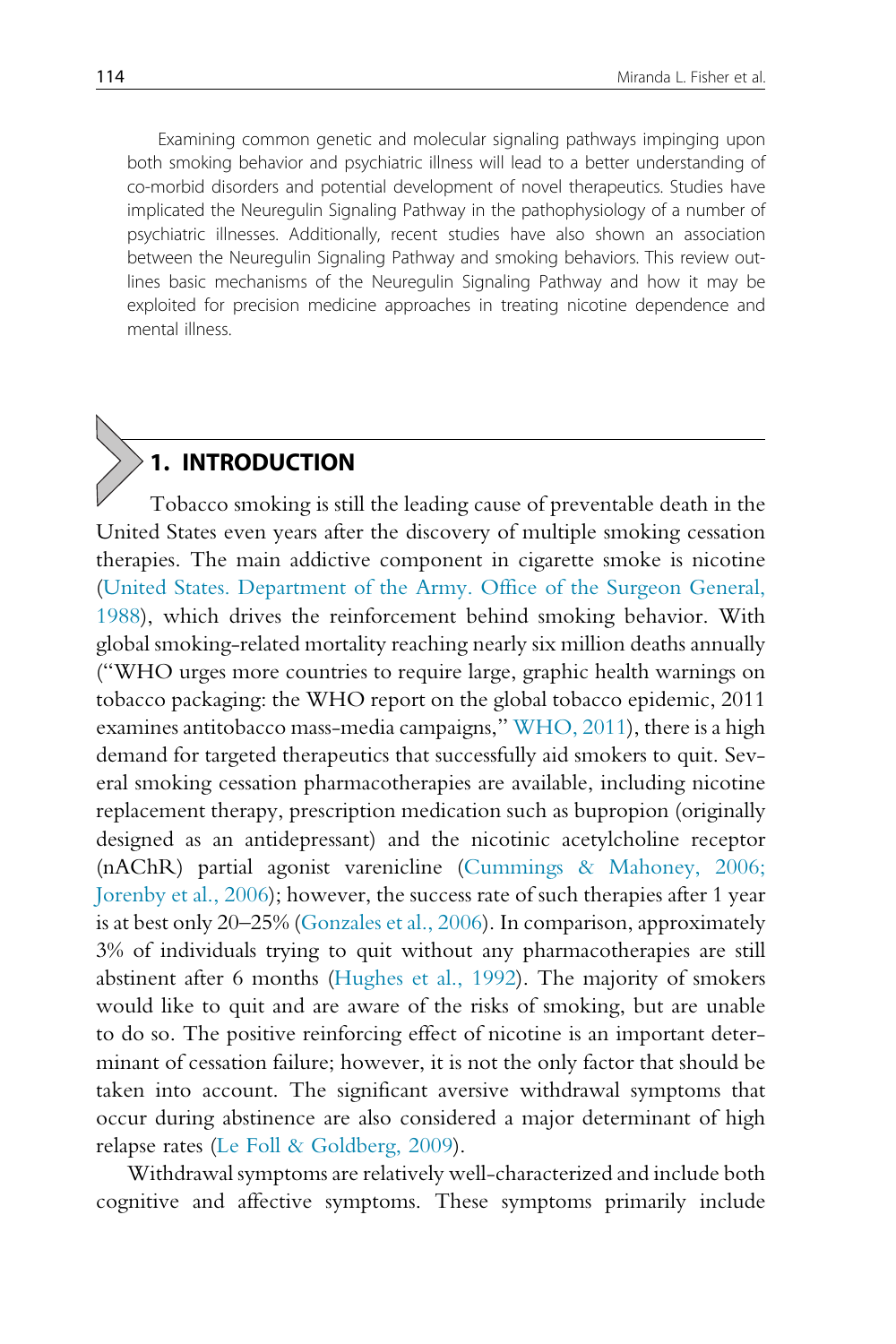depressed mood states, anxiety, irritability, concentration difficulties, and craving (Hughes, 2007). It is suggested that withdrawal symptom severity is a more valid indicator of smoking cessation outcome than nicotine intake or dependence (West, Hajek, & Belcher, 1989). Of these aversive withdrawal symptoms, a common affective symptom is depression. Interestingly, depressed mood is also associated with nicotine dependence, but it is not known whether depression predisposes an individual to begin smoking or whether depression develops during the course of nicotine dependence.

Broadly, nicotine dependence is highly co-morbid with several psychiatric illnesses and other substance use disorders, which further complicates smoking cessation. However, the relationship between nicotine use and mental disorders is still elusive and debatable (Moylan, Jacka, Pasco, & Berk, 2012). It has been suggested that nicotine is used in an effort to self-medicate symptoms occurring in psychiatric illnesses such as schizophrenia (Royal College of Physicians of London & Royal College of Psychiatrists, 2013), i.e., smoking would primarily be a consequence of the psychiatric disease. The second possible explanation for the co-morbidity is that smoking is itself a cause of psychiatric illness; the evidence for this is variable and depends on conditions being examined. For example, growing evidence supports the causal role of smoking in the etiology of depression (Breslau, Peterson, Schultz, Chilcoat, & Andreski, 1998; Kendler et al., 1993; Pasco et al., 2008). However, evidence must come from wellconducted prospective epidemiological studies, within-family studies, or Mendelian randomization studies using genetic markers to test causality, as randomized clinical trials cannot be used to test this hypothesis. The third potential reason for the co-morbidity may be that there are underlying genetic factors in common to specific mental disorders and smoking-related phenotypes, including nicotine dependence and withdrawal. A prime candidate for this third explanation is the co-morbidity observed between nicotine dependence and schizophrenia.

Within the co-morbid population, overall prevalence of smoking in schizophrenia patients is higher than in patients with other psychiatric conditions (Dickerson et al., 2013). Strikingly, high smoking prevalences, 60–90%, have been reported in schizophrenia patients (Dickerson et al., 2013; Matthews, Wilson, & Mitchell, 2011; Zabala et al., 2009), compared to the approximately 18% prevalence rate in the general U.S. population (Jamal et al., 2014). In addition to being more frequently current smokers, schizophrenia patients typically smoke more, are more likely nicotine dependent, and are less likely to succeed in quitting (Addington &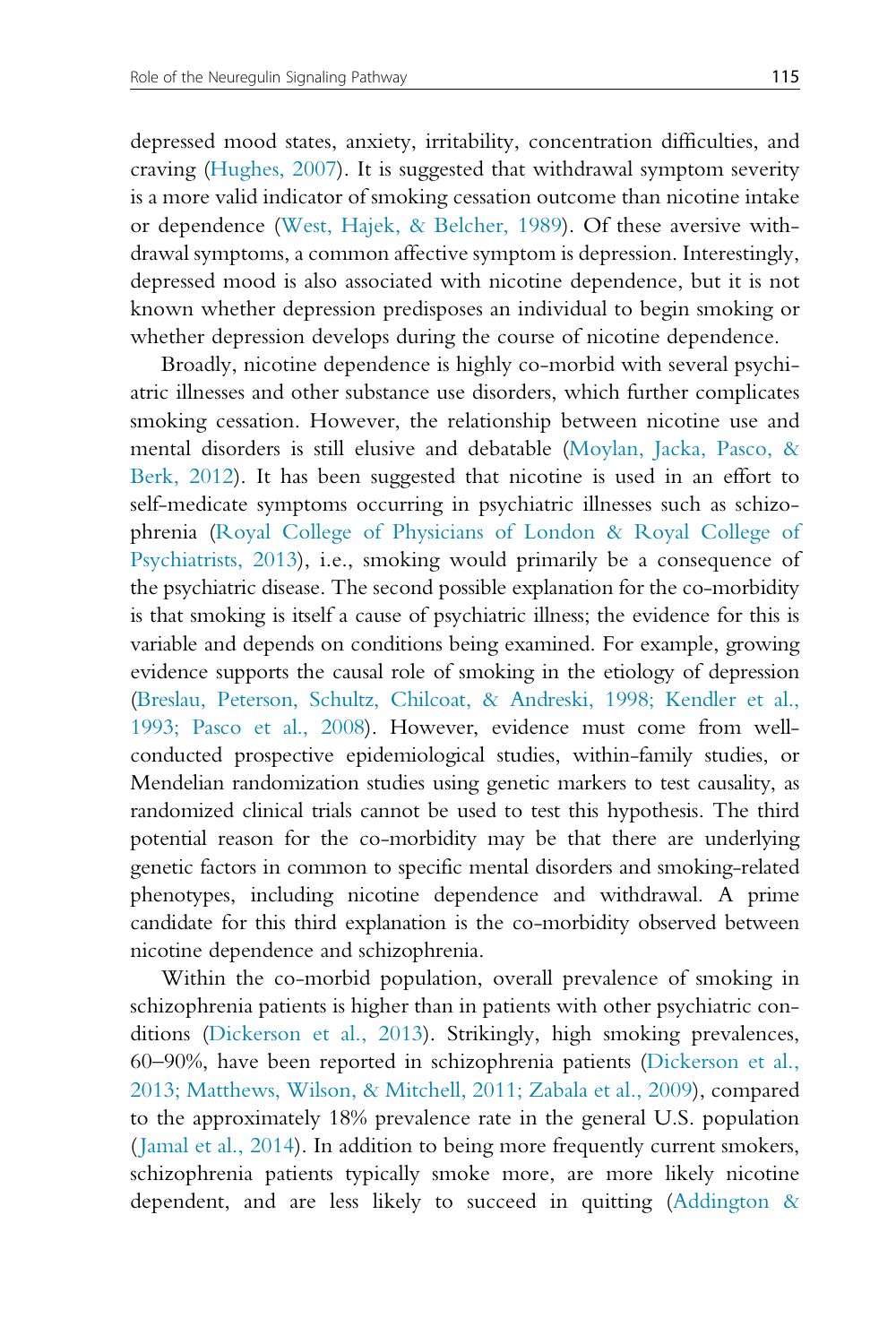el-Guebaly, 1998; George et al., 2002; Ziedonis & George, 1997). However, the association of smoking with schizophrenia is not universal. For example, among Chinese women with schizophrenia, the prevalence of smoking was only slightly higher than in the general Chinese population (Hou et al., 2011; Xu et al., 2014). However, this finding could reasonably be due to a greater percentage of smokers in the Chinese population (28.1%) (Li, Hsia, & Yang, 2011) as compared to the  $\sim$  20% of Americans. Nonetheless, the strength and consistency of the association over the Western world suggests that there may also be an underlying biological basis for it. Furthermore, given the differences in genetic architecture between major human ancestry groups, the findings in Chinese patients do not exclude a genetic contribution in European ancestry populations.

The neurodevelopmental theory of schizophrenia suggests that genetic and/or environmental factors negatively affect brain development during critical neural development milestones (Rapoport, Addington, Frangou, & Psych, 2005). These in turn are responsible for the biochemical alterations observed in people diagnosed with the disease (Marenco, Weinberger, & Schreurs, 2003). Breaking down the symptom profile of schizophrenia into several disease-relevant endophenotypes has enabled investigation of the role of specific risk genes that impact behavioral and biological components of this disease phenotype (Braff, Freedman, Schork, & Gottesman, 2007; Waddington et al., 2007; Walters & Owen, 2007). For example, linkage and association studies have resulted in several candidate genes such as DTNBP1, DISC1, NRG1, and NRG3. One of the most promising susceptibility genes for schizophrenia is  $NRG3$  due to the observation that structural and polymorphic variations ofthis gene are associated with a wide spectrum of neurodevelopmental disorders with phenotypes encompassing developmental delay, impairment of cognition, and autism (Balciuniene et al., 2007). This genetic variation is due to recurrent microdeletions of chromosome 10q22 q23 that involve the NRG3 gene and also shows linkage to schizophrenia in Ashkenazi Jewish and Han Chinese populations (Fallin et al., 2003; Faraone et al., 2006). A noncoding genetic variation in NRG3 has also been observed as a putative risk factor for schizophrenia (Chen et al., 2009; Morar et al., 2011; Sonuga-Barke et al., 2008; Wang et al., 2008). Additionally, genetic association studies show multiple genes and epistatic locus interactions (Benzel et al., 2007) within the NRG–ErbB signaling pathway that increases the risk for schizophrenia. These multiple genes encode for NRG3, NRG1, ERBB4, and AKT1, suggesting this signaling cascade may represent a pathogenic network occurring in schizophrenia.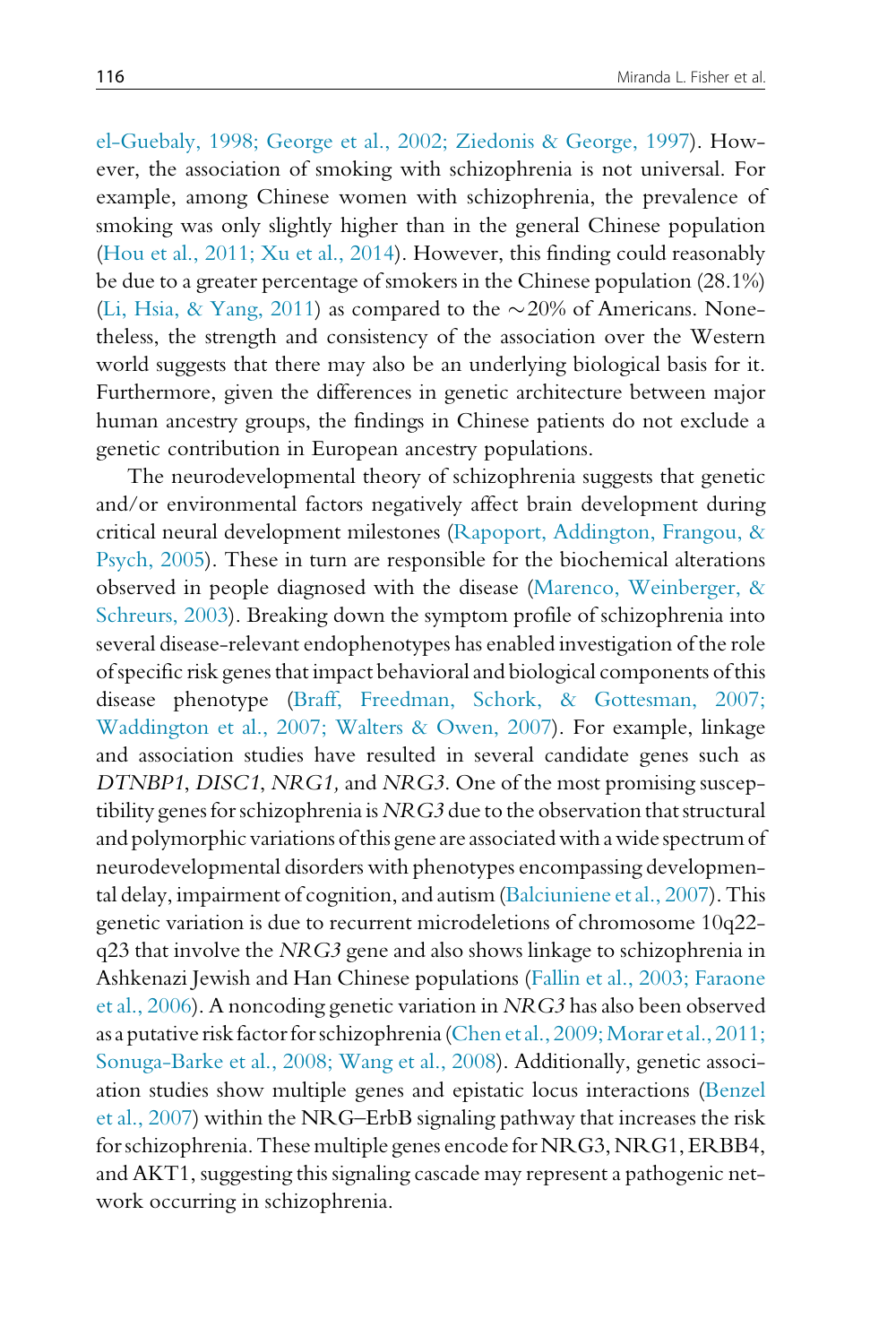While it is difficult to evaluate the possible therapeutic effects of nicotine in mental disorders, it may be more approachable to view these comorbidities through the lens of genetics. For example, genes encoding for the Neuregulin Signaling Pathway have been consistently implicated in the etiology of schizophrenia (Li, Collier, & He, 2006; Munafo, Attwood, & Flint, 2008; Munafo, Thiselton, Clark, & Flint, 2006) and these same genes have recently also been implicated in smoking behavior (Loukola et al., 2014; Turner et al., 2014). Therefore, examining this pathway for possible alterations both in psychiatric illness and in nicotine dependence and cessation outcomes may aid in identifying a common link for these co-morbid disorders.

#### 2. KNOWN MECHANISMS OF NEUREGULIN–ErbB SIGNALING

#### 2.1 Overview

Recently, neuregulins (NRGs) have been studied as molecular links between several co-morbid disorders such as nicotine dependence, schizophrenia, attention deficit hyperactivity disorder (ADHD), and depression. This family of epidermal growth factor (EGF)-like proteins is widely expressed within the central nervous system (CNS) and has been implicated in a variety of processes, including neural development and brain activity homeostasis (for review, see Mei & Nave, 2014). While this review focuses on their effects in the CNS, NRGs signal through receptor tyrosine kinases of the ErbB family to achieve cell-to-cell interactions throughout the body, including breast and heart tissue (Yarden & Sliwkowski, 2001), where they have broad impact on cellular function and signaling. The NRG gene family encodes for NRG1-6, and each gene gives rise to multiple splice variants. NRG1 was the first ligand to be discovered in the brain for its function in biological processes such as activation of ErbB receptors, stimulation of Schwann cell growth, and induction of acetylcholine receptor expression (Falls, 2003; Mei & Xiong, 2008). NRG1 was also found to be a key regulator in neurotransmitter function, myelination, and synaptic plasticity related to drugs of abuse and schizophrenia (Law, 2014). However, since then, other members of the NRG family have been identified for various functions in the CNS (Carraway et al., 1997; Chang, Riese, Gilbert, Stern, & McMahan, 1997; Harari et al., 1999; Howard, Panchal, McCarthy, & Ashworth, 2005; Kanemoto et al., 2001; Kinugasa et al., 2004; Uchida et al., 1999; Watanabe et al., 1995; Zhang et al., 1997).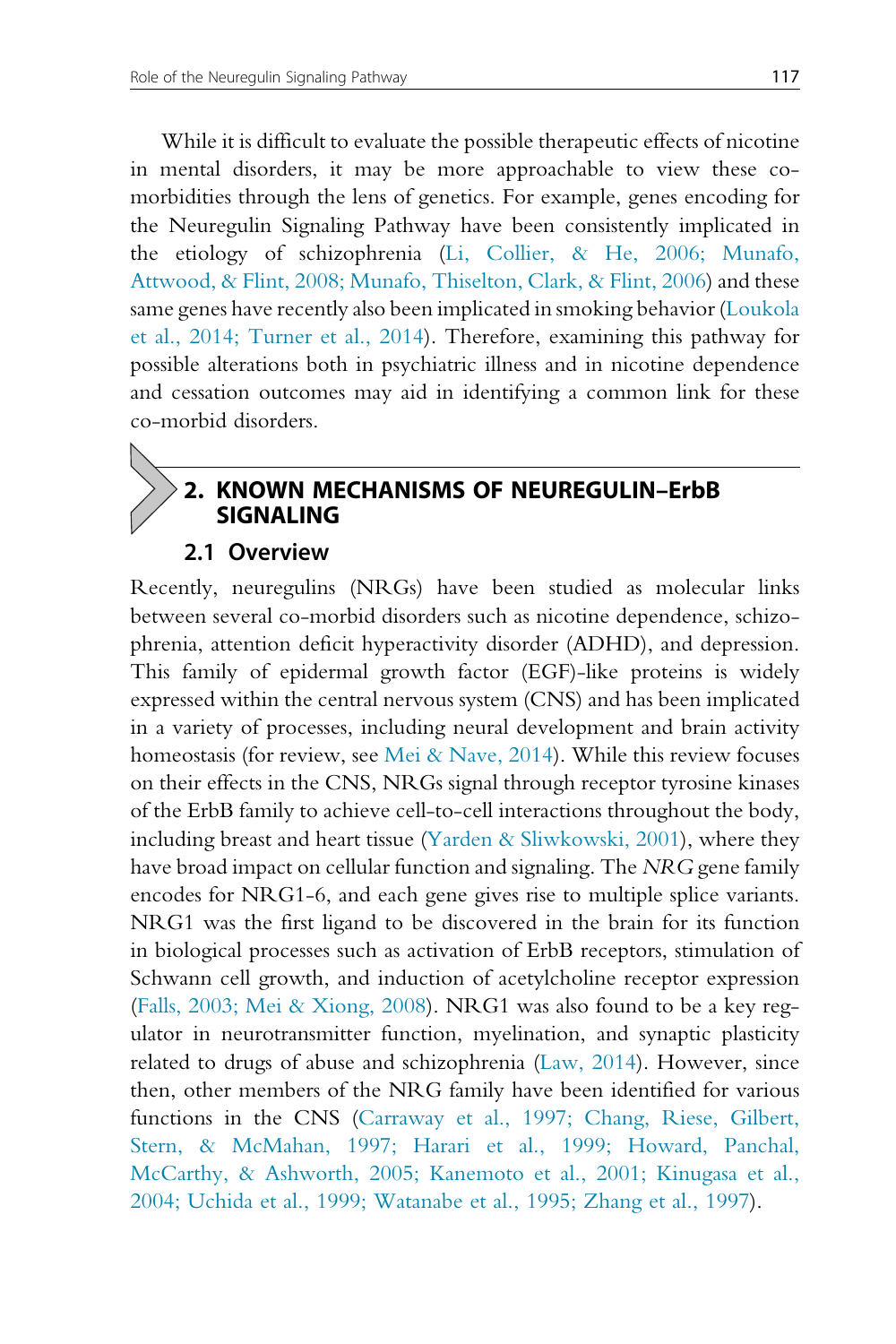#### 2.2 Neuregulin Binding and ErbB Dimerization

Neuregulins are produced as transmembrane bound precursors (Massague & Pandiella, 1993; Fig. 1(1)). The intracellular domain of NRG1 is released after proteolytic cleavage and is translocated to the nucleus of the presynaptic neuron, where it influences processes such as apoptosis (Bao, Wolpowitz, Role, & Talmage, 2003); this cascade of events is called back signaling. NRGs also interact with and activate ErbB receptors (ErbB1–4), resulting in



Figure 1 (1) Nicotine binds to the nicotinic acetylcholine receptor, causing a conformational change that opens the receptor's ion channel and allowing entry of  $Ca^{2+}$  and Na<sup>+</sup>. . The influx of these cations further activates voltage-dependent calcium channels, allowing more  $Ca^{2+}$  to enter, increasing the production of second messenger cyclic AMP (cAMP). These increases in cAMP lead to the activation of the transcription factor CREB, inducing increased expression of NRG3. (2) The NRG3 EGF-like domain is then proteolytically cleaved by BACE1 and binds to the ErbB4 receptor. Upon binding of NRG3, conformational changes increase the affinity for another ErbB molecule, thus leading to homo- or heterodimerization. This dimerization results in activation of ErbB receptor tyrosine kinases and other intracellular signaling pathways referred to as canonical forward signaling. (3) An alternative pathway results from the cleavage of the intracellular domain of ErbB4 by a gamma-secretase complex and subsequent translocation to the nucleus to regulate gene transcription, also known as noncanonical forward signaling. (4) NRG–ErbB4 signaling can also directly suppress Src-mediated enhancement of synaptic NMDAR function.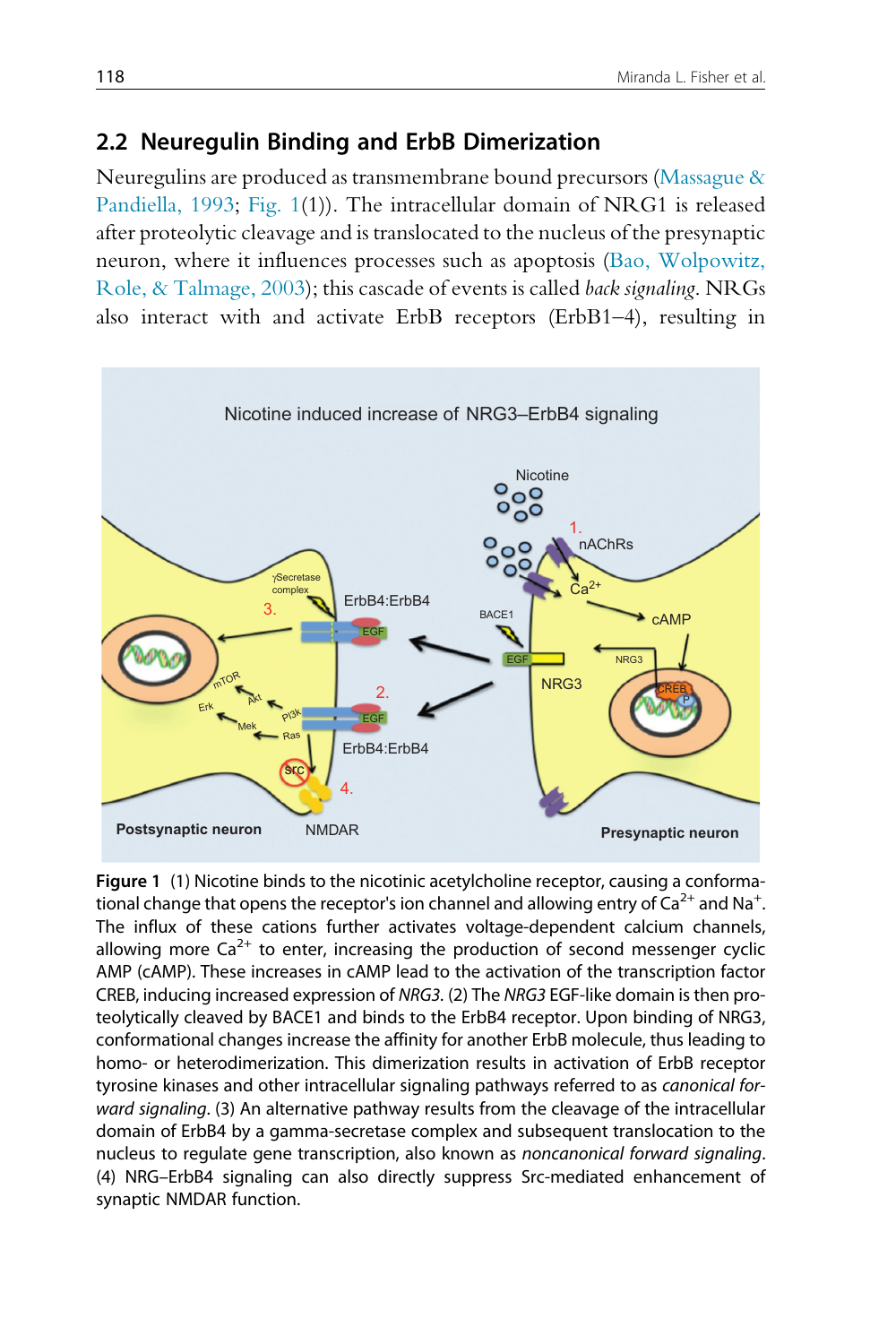activation of intracellular signaling pathways (such as ERK-, PI3K-, and Akt-mediated signaling) within the postsynaptic cell; this cascade of events is called canonical forward signaling, which has been shown to modulate neuronal migration and differentiation (Falls, 2003), as well as to play a role in the stimulation or inhibition of processes such as apoptosis, adhesion, proliferation, differentiation, and migration (Yarden & Sliwkowski, 2001; Fig. 1 (2)). The extracellular EGF domain of NRG binds to the ErbB receptor and initiates conformational changes in the receptor molecule, thereby increasing the affinity for another ErbB molecule and leading to homo- or heterodimerization (i.e., ErbB1–ErbB1 or Erb1–ErbB4) (Olayioye, Neve, Lane, & Hynes, 2000). This recruitment of specific ErbB molecules seems to be driven in part by the activating NRG. For example, NRG3 binds exclusively to ErbB4 receptors, but this can either be ErbB4 homodimers or be ErbB4:ErbB2 heterodimers (Zhang et al., 1997). Unlike recruitment of the dimer, however, the recruited phosphorylated ErbB partner determines the functional nature of signaling, irrespective of the ErbB ligand. The receptor dimerization activates the tyrosine kinase domain and allows it to phosphorylate tyrosine residues in the cytoplasmic region of the ErbB partner. The phosphorylated tyrosine residues then recruit various adaptors/ effectors that induce specific intracellular signaling cascades, which appear to be subtype dependent. For example, ErbB4 mainly links to the Ras–MAPK and PI3k–Akt pathways (Muraoka-Cook, Feng, Strunk, & Earp, 2008; Ortega et al., 2012), and this signaling is considered to be important in many neural developmental processes, including circuitry generation, neurotransmission, and synaptic plasticity (Mei & Nave, 2014). A third mechanism of action for ErbB is the noncanonical forward signaling, where upon binding of NRG to the ErbB receptor, the C-terminal intracellular domain of ErbB is released by proteolytic cleavage and translocated to the nucleus where it can regulate gene transcription (Lee et al., 2002; Ni, Murphy, Golde, & Carpenter, 2001; Fig. 1(3)).

#### 2.3 Effects of Alternative Splicing of the ErbB4 Receptor

In addition to dimerization of ErbB receptors, alternative splicing of the various ErbB receptors increases the system complexity by selectively shunting activation of intracellular signaling cascades. For example, in the human genome, alternative splicing of the ERBB4 gene at exon 15/16 and exon 26 produces multiple ERBB4 variants  $(JM-a/b/c/d)$  and  $CYT-1/2$ (Veikkolainen et al., 2011; Zeng et al., 2009). These splice variants can have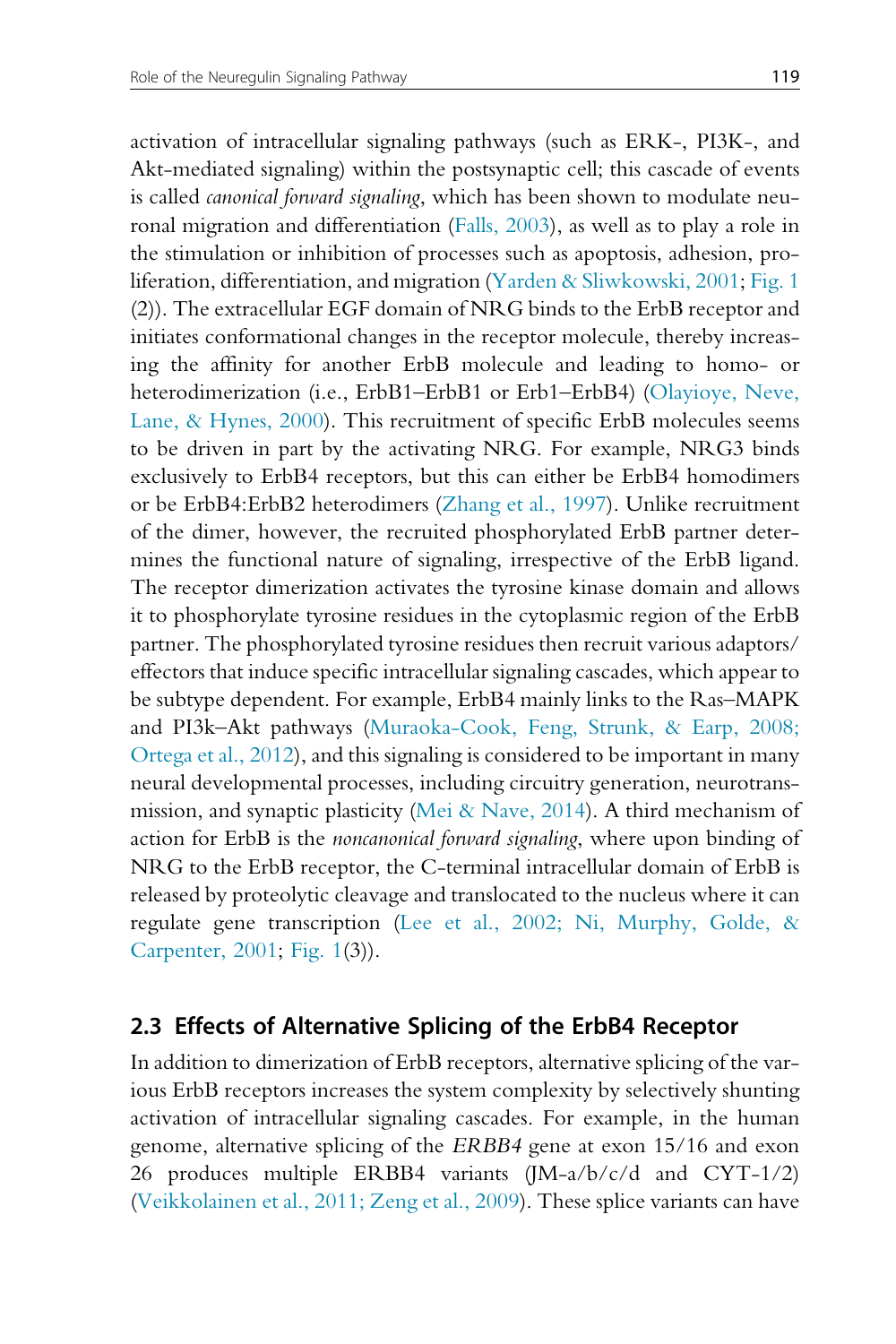distinct effects. For example, the CYT-1 variant can recruit the p85 regulatory adapter to preferentially activate PI3k signaling. Additionally, this same splice variant is susceptible to proteolytic cleavage by TNF-alpha converting enzyme (TACE) and gamma-secretase (Sundvall et al., 2010; Vidal, Naresh, Marrero, & Jones, 2005), producing an 80-kDa intracellular fragment (ERBB4-ICD), which interacts with the transcription factor STAT4 and migrates to the nucleus, acting as a molecular chaperone (Sundvall et al., 2010; Vidal et al., 2005).

#### 2.4 Neuregulin–ErbB4 Effects on NMDA Receptors

ErbB4 also contains a PDZ-binding motif at the carboxyl terminal and is anchored to the postsynaptic density protein 95 (PSD95) in neurons (Huang et al., 2000). Even when ErbB4 is phosphorylated by another partner, or proteolytically cleaved to produce ErbB4-ICD, the signal is only minimally transported to the soma or translocated to the nucleus (Lee et al., 2002; Ni et al., 2001). Instead, the interaction with the scaffolding protein PSD95 allows ErbB4 receptors to closely interact with ionotropic glutamate receptors (NMDARs), thereby enhancing this signaling within the postsynaptic compartments (Garcia, Vasudevan, & Buonanno, 2000). A recent study from Pitcher and colleagues (2011) demonstrated a new mechanism by which NRG–ErbB4 activation results in NMDA hypofunction (Fig. 1(4)). This constrained activity allowed ErbB4 activation to trigger dephosphorylation of the NMDAR, resulting in reduced function of the NMDAR. Dysregulation of glutamatergic transmission has been implicated in schizophrenia, mainly because of psychotomimetic effects of NMDA receptor antagonists (Coyle & Tsai, 2004). Therefore, these findings represent a new pathway by which NMDAR and ErbB4 interaction could underlie schizophrenic pathophysiology. However, whether and how this mechanism is altered in nicotine dependence is currently unknown.

#### 2.5 Acetylcholine Receptor Inducing Activity: Modulation of nAChR Expression

One potential way that NRG–ErbB signaling and nicotine dependence may overlap is through modulation of nAChR expression. Some members of the NRG family are shown to stimulate nAChR synthesis and clustering in cultured chick and rat myotubes (Falls, Rosen, Corfas, Lane, & Fischbach, 1993), and thus are called "acetylcholine receptor inducing activity" (ARIA) proteins. This observation has now been extended to the CNS, where studies have demonstrated that NRG1 activity results in an increase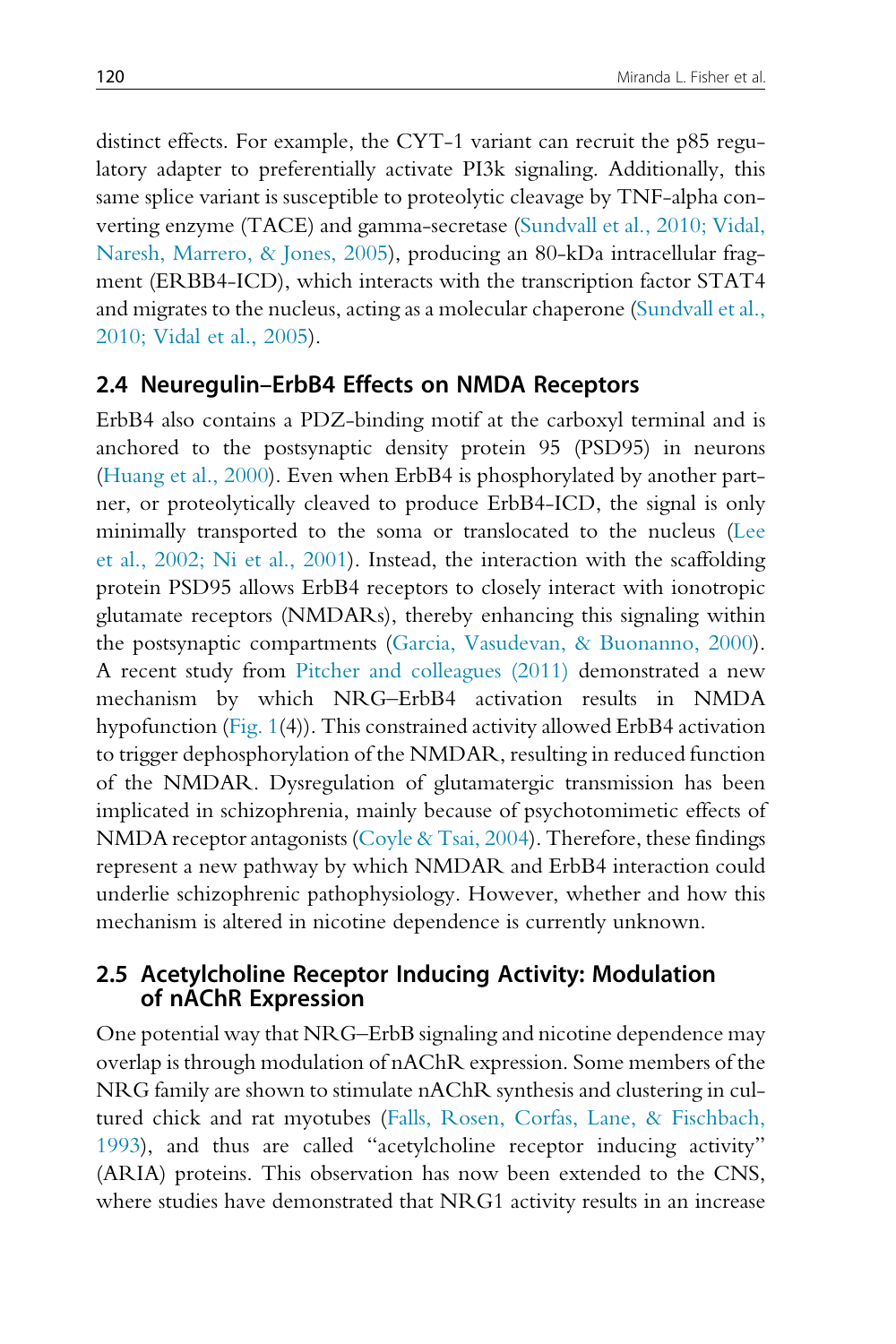in synaptic expression of α7-containing nAChRs (Hancock, Canetta, Role, & Talmage, 2008; Yang, Kuo, Devay, Yu, & Role, 1998). Thus, a direct association between NRG and cholinergic signaling exists at the level of nAChR expression. These studies are particularly intriguing in light of reported deficits in α7-homopentameric nAChRs in schizophrenia patients (Leonard et al., 1996, 2002). However, these phenomena have only been recently evaluated in nicotine dependence and cessation phenotypes.

#### 3. NRG3: RELEVANCE IN SMOKING BEHAVIOR AND CO-MORBID DISORDERS

#### 3.1 Potential Role of NRG3 in Nicotine Withdrawal and Smoking Cessation Outcome

Recent research showcasing the translational utility of cross-species models identified potential mechanisms and functional outcomes associated with NRG3–ErbB4 signaling during nicotine withdrawal (Loukola et al., 2014; Turner et al., 2014). Turner and colleagues (2014) evaluated molecular adaptations to nicotine withdrawal in discrete brain regions implicated in both cognitive and affective withdrawal symptoms. These studies investigated chromatin alterations and transcriptional control of CREB target genes following chronic nicotine exposure and 24-h withdrawal using next-generation sequencing. This coupling of CREB chromatin immunoprecipitation and high-throughput sequencing (ChIP-seq) resulted in the identification of a novel molecular target for nicotine dependence, NRG3, with increased expression detected in response to chronic nicotine exposure and withdrawal. To directly evaluate whether NRG3–ErbB4 signaling could impact smoking cessation behaviors, the authors utilized both genetic and pharmacological tools to block NRG3–ErbB4 signaling during chronic nicotine treatment and withdrawal. They observed that a co-occurring induction of NRG3 during early withdrawal is associated with increased anxiety-like behavior in mice. However, if this increased NRG3 signaling is blunted, either in NRG3 hypomorphic mice (NRG3<sup>ska</sup>) or in wild-type mice treated with an ErbB4 inhibitor (afatinib), the anxiety behaviors observed during withdrawal were also blunted, suggesting a relationship between changes in NRG3 signaling and behavior. While the precise mechanism by which NRG3 impacts these withdrawal behaviors is unknown, these studies encouraged further scrutiny of NRG3's role in smoking cessation outcomes. Therefore, in order to evaluate the clinical relevance of this finding in human smokers, Turner and colleagues (2014)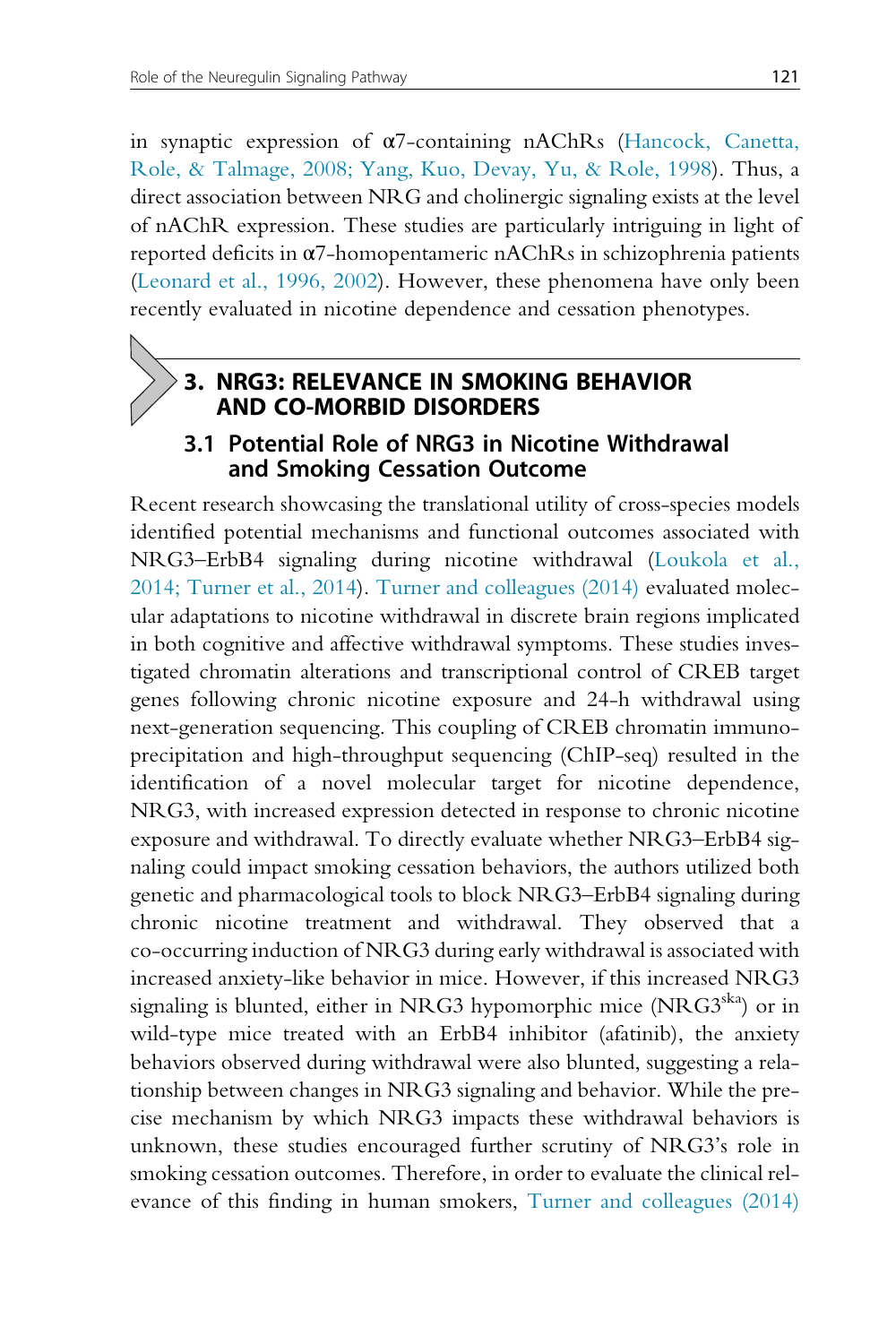examined genetic polymorphisms in NRG3 and identified single nucleotide polymorphisms (SNPs) that significantly associated with reduced smoking cessation rates at both 6 weeks and 6 months.

#### 3.2 NRG3 in Schizophrenia

Structural and polymorphic variation of NRG3 is associated with not only schizophrenia but also a broad spectrum of neurodevelopmental disorders. Previous fine mapping of the 10q22-23 schizophrenia locus identified significant association between delusion severity and polymorphisms on intron 1 of NRG3 (Morar et al., 2011). Following these findings, Kao and colleagues (2010) examined NRG3 in 400 postmortem prefrontal cortical tissue samples from schizophrenia patients and controls, evaluating the association between disease state, genetic risk variants, and NRG3 expression levels. Alternative splicing enables one gene to encode multiple proteins and is often regulated in a tissue-specific and developmental manner (Cotton et al., 2008; Kampa et al., 2004). Using RNA expression profiling, Kao and colleagues revealed that NRG3 expression is developmentally regulated and increased in schizophrenia (Kao et al., 2010). Furthermore, NRG3 undergoes complex splicing, leading to many distinct isoforms, all of which have an EGF-like bioactive domain, a transmembrane domain, and a complete cytoplasmic tail (Kao et al., 2010). Hatzimanolis and colleagues (2013) hypothesized that more than one damaging variant in the NRG signaling pathway genes may be needed to cause schizophrenia. They scrutinized all known genes within the NRG signaling pathway and detected an aggregation of predicted damaging variants in a subset of individuals showing unique phenotypic properties. Further, their data supports the notion that damaging variants in the NRG signaling pathway may underlie the heterogeneity of schizophrenia, which is observed in both as phenotypic variability and as genetic complexity.

#### 3.3 NRG3: Possible Mechanisms Underlying Co-morbidity

While evaluation of SNPs common to both nicotine dependence and schizophrenia is unfortunately lacking to date, one potential way NRG3 may be contributing to smoking behavior as well as to co-morbid disorders, such as schizophrenia, is via its role in impulsivity. One shared distinct deficit among co-morbid disorders such as addiction, ADHD, and schizophrenia is impulse control. Impulsivity is suggested to be a prominent, heritable symptom among psychiatric disorders (American Psychiatric Association &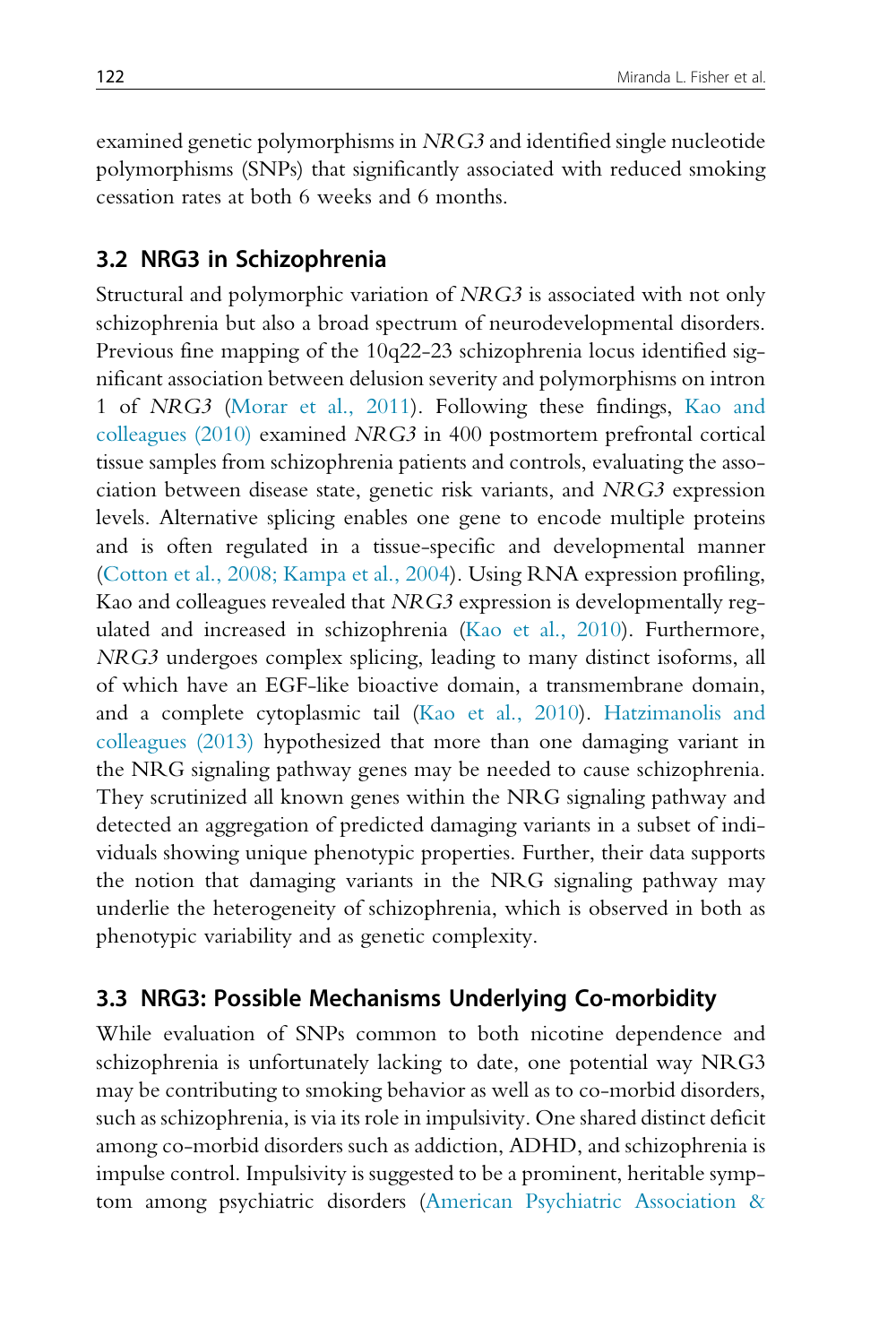American Psychiatric Association. Task Force on DSM-IV, 1994) and can manifest in a variety of impulsive behaviors, which can be observed for example in computerized response tasks (Loos et al., 2014). A facet of impulsivity is impulsive action, which can be broadly defined as the inability to withhold from making a response. Genetic mapping of impulsive action in mice has revealed a locus on chromosome 14, which is homologous to the human 10q22-q23 schizophrenia-susceptibility locus encompassing NRG3 (Loos et al., 2014). To confirm its influence on impulsive action, congenic mice carrying the impulsivity locus (lmpu1) showed that increased impulsivity was associated with increased Nrg3 expression in the medial prefrontal cortex (mPFC), a region known for its role in drug abuse-related behaviors. Loos and colleagues (2014) also showed that viral overexpression of Nrg3 in the mPFC increased impulsivity, whereas loss-of-function mutant mice showed decreased impulsivity (Loos et al., 2014). Although the level of NRG3 expression appears to influence levels of inhibitory control, the specific mechanism how NRG3 signaling impacts impulsivity and how this relates to nicotine dependence and schizophrenia is unknown.

## 4. ERBB4: RELEVANCE IN SMOKING BEHAVIOR AND CO-MORBID DISORDERS

#### 4.1 Association Between ERBB4 and Nicotine Dependence

Recently, ERBB4 was shown to be associated with nicotine dependence. Loukola and colleagues (2014) performed a genome-wide association study on 1114 adult twins ascertained for heavy smoking from a population-based Finnish Twin Cohort study. With 17 smoking-related phenotypes available, the authors were able to comprehensively portray the multiple dimensions of smoking behavior, such as smoking initiation, amount smoked, and nicotine dependence. By employing a convergent approach, the authors gathered multiple independent lines of evidence supporting the association between ERBB4 and nicotine dependence defined by DSM-IV (American Psychiatric Association, 1994). The initial association detected in the Finnish twin sample was replicated in an independent Australian twin family sample of 4425 individuals. Further, ERBB4 is located within a regular smoking linkage locus previously identified in the Finnish twin families (Loukola et al., 2008) and within a smoking quantity locus highlighted in a linkage meta-analysis (Han, Gelernter, Luo, & Yang, 2010). These results provided novel evidence for the involvement of ErbB4 in nicotine dependence (Loukola et al., 2014).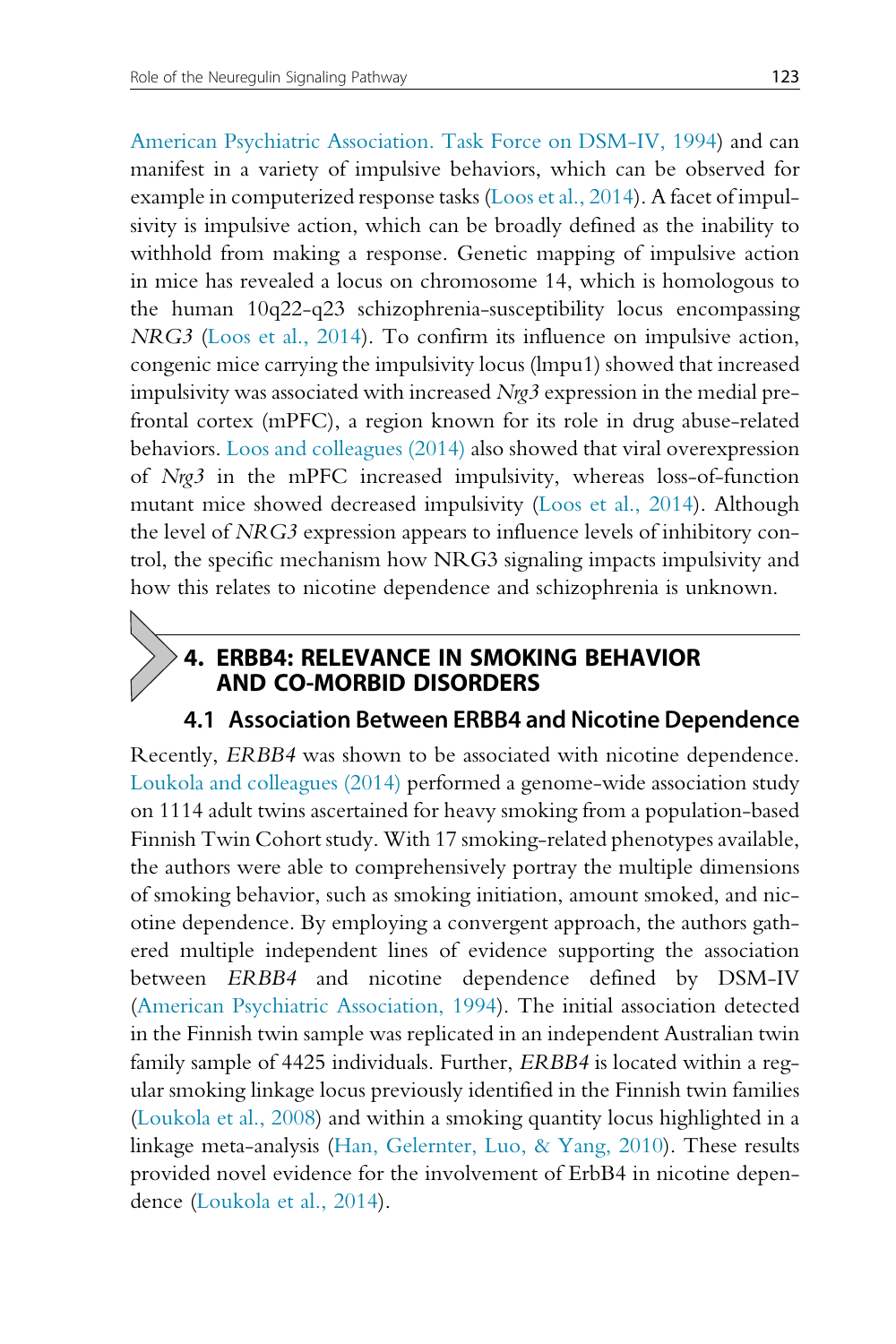#### 4.2 ErbB4–NMDA Receptor Interactions in Schizophrenia and Possible Relevance for Co-morbidity with Nicotine Dependence

While a valid animal model of schizophrenia has been difficult to construct due to the polygenetic nature of the disease, genetic mouse models resulting in increased activation of NRG–ErbB4 signaling have aided understanding of the disease. For example, Paterson and Law (2014) recently investigated the effects of Nrg3 overexpression with regards to activation of the ErbB4– Akt signaling pathway. They found that excessive ErbB4 activation during development had life-long consequences on discrete behavioral phenotypes and posited that this enhanced signaling impacts early neonatal brain development and influences circuitry that is involved in behaviors related to anxiety and sociability (Paterson & Law, 2014). Further studies by Del Pino and colleagues (2013) examined schizophrenia-like phenotypes in ErbB4-floxed mutant mice. They found that deletion of ErbB4 from two main types of fast-spiking neurons (chandelier and basket cells) caused disruption in the synchrony of cortical regions. This functional deficit was found to be associated with increased locomotor activity, abnormal emotional and social responses, and impaired cognitive function, thus leading to the conclusion that dysfunction of cortical fast-spiking interneurons might be central to the etiology of schizophrenia (Del Pino et al., 2013). However, these dual observations may be due to the close proximity of and interaction between NMDA and ErbB4 receptors (Garcia et al., 2000). As discussed earlier, ErbB4 activation can result in reduced NMDA receptor function. However, the effects of chronic ErbB4 inhibition on NMDA receptors are unknown, especially during development, but NMDA receptor hypofunction has been suggested to underlie some schizophrenic traits. In line with this, phencyclidine and ketamine, two anesthetics that induce schizophrenia-like symptoms, are in fact NMDAR channel blockers (Anis, Berry, Burton, & Lodge, 1983; Javitt & Zukin, 1991). Additionally, current animal models of NMDAR hypofunction via genetic down-regulation of NMDARs result in traits resembling schizophrenia (Belforte et al., 2010; Mohn, Gainetdinov, Caron, & Koller, 1999). Therefore, these findings represent a new pathway by which NMDAR and ErbB4 receptor interaction could underlie schizophrenic pathophysiology. However, whether and how this mechanism is altered in nicotine dependence is currently unknown, but may hold relevance both for understanding co-morbidity and for developing new treatments.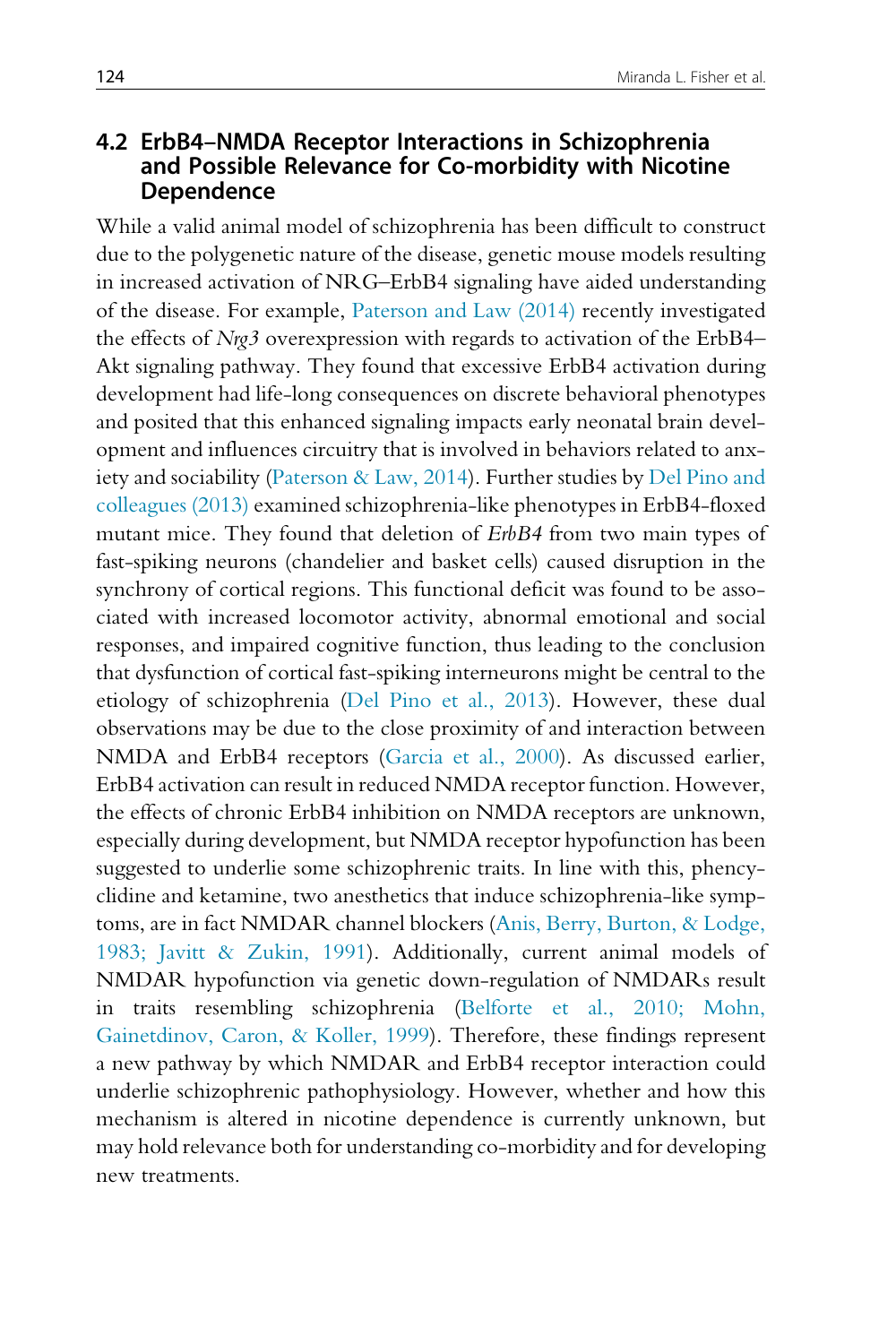## 5. SUMMARY

With continual technological advancements, genetic studies have helped scientists identify common genetic variation within the human population that may underlie nicotine dependence and co-morbid disorders, such as schizophrenia. For example, SNPs on genes encoding the NRG– ErbB signaling pathway have been shown to influence nicotine dependence and withdrawal (Turner et al., 2014), as well as the pathophysiology of schizophrenia (Badner & Gershon, 2002; Gurling et al., 2001), providing researchers new insight into the potential benefits of examining the NRG–ErbB4 pathway for novel therapeutic targets not only for smoking cessation but also for treating symptoms seen in schizophrenia as well. Furthermore, due to such high demand for novel therapeutics targeted at treating co-morbid disorders such as tobacco smoking and schizophrenia, understanding common cellular processes that link these disorders is worth investigating and the NRG–ErbB pathway may represent a promising place to start.

#### **REFERENCES**

- [Addington, J., & el-Guebaly, N. \(1998\). Group treatment for substance abuse in schizophre](http://refhub.elsevier.com/S0074-7742(15)00052-5/rf0005)nia. [Canadian Journal of Psychiatry](http://refhub.elsevier.com/S0074-7742(15)00052-5/rf0005), 43(8), 843–845.
- [American Psychiatric Association. \(1994\).](http://refhub.elsevier.com/S0074-7742(15)00052-5/rf0010) Diagnostic criteria from DSM-IV. Washington, DC: [The Association.](http://refhub.elsevier.com/S0074-7742(15)00052-5/rf0010)
- [American Psychiatric Association & American Psychiatric Association. Task Force on](http://refhub.elsevier.com/S0074-7742(15)00052-5/rf0015) DSM-IV. (1994). [Diagnostic and statistical manual of mental disorders: DSM-IV](http://refhub.elsevier.com/S0074-7742(15)00052-5/rf0015) (4th ed.). [Washington, DC: American Psychiatric Association.](http://refhub.elsevier.com/S0074-7742(15)00052-5/rf0015)
- [Anis, N. A., Berry, S. C., Burton, N. R., & Lodge, D. \(1983\). The dissociative anaesthetics,](http://refhub.elsevier.com/S0074-7742(15)00052-5/rf0020) [ketamine and phencyclidine, selectively reduce excitation of central mammalian neuro](http://refhub.elsevier.com/S0074-7742(15)00052-5/rf0020)nes by N-methyl-aspartate. [British Journal of Pharmacology](http://refhub.elsevier.com/S0074-7742(15)00052-5/rf0020), 79(2), 565–575.
- Badner, J. A., & Gershon, E. S. (2002). Meta-analysis of whole-genome linkage scans of bipolar disorder and schizophrenia. Molecular Psychiatry, 7(4), 405-411. [http://dx.doi.](http://dx.doi.org/10.1038/sj.mp.4001012) [org/10.1038/sj.mp.4001012](http://dx.doi.org/10.1038/sj.mp.4001012).
- Balciuniene, J., Feng, N., Iyadurai, K., Hirsch, B., Charnas, L., Bill, B. R., et al. (2007). Recurrent 10q22-q23 deletions: A genomic disorder on 10q associated with cognitive and behavioral abnormalities. American Journal of Human Genetics, 80(5), 938–947. <http://dx.doi.org/10.1086/513607>.
- Bao, J., Wolpowitz, D., Role, L. W., & Talmage, D. A. (2003). Back signaling by the Nrg-1 intracellular domain. The Journal of Cell Biology, 161(6), 1133–1141. [http://dx.doi.org/](http://dx.doi.org/10.1083/jcb.200212085) [10.1083/jcb.200212085.](http://dx.doi.org/10.1083/jcb.200212085)
- Belforte, J. E., Zsiros, V., Sklar, E. R., Jiang, Z., Yu, G., Li, Y., et al. (2010). Postnatal NMDA receptor ablation in corticolimbic interneurons confers schizophrenia-like phenotypes. Nature Neuroscience, 13(1), 76–83. <http://dx.doi.org/10.1038/nn.2447>.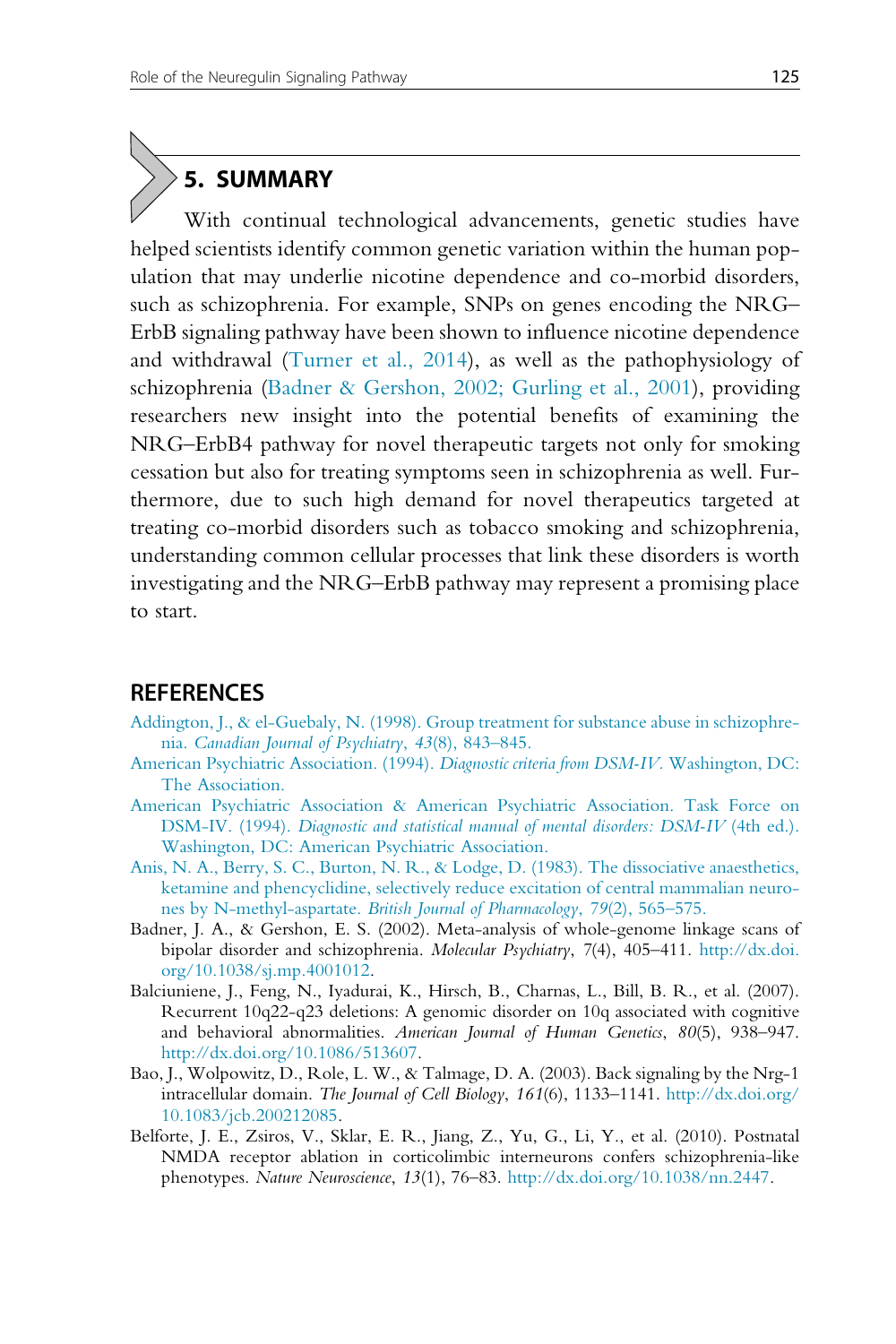- Benzel, I., Bansal, A., Browning, B. L., Galwey, N. W., Maycox, P. R., McGinnis, R., et al. (2007). Interactions among genes in the ErbB-Neuregulin signalling network are associated with increased susceptibility to schizophrenia. Behavioral and Brain Functions, 3, 31. [http://dx.doi.org/10.1186/1744-9081-3-31.](http://dx.doi.org/10.1186/1744-9081-3-31)
- Braff, D. L., Freedman, R., Schork, N. J., & Gottesman, I. I. (2007). Deconstructing schizophrenia: An overview of the use of endophenotypes in order to understand a complex disorder. Schizophrenia Bulletin, 33(1), 21–32. [http://dx.doi.org/10.1093/schbul/sbl049.](http://dx.doi.org/10.1093/schbul/sbl049)
- [Breslau, N., Peterson, E. L., Schultz, L. R., Chilcoat, H. D., & Andreski, P. \(1998\). Major](http://refhub.elsevier.com/S0074-7742(15)00052-5/rf0055) [depression and stages of smoking. A longitudinal investigation.](http://refhub.elsevier.com/S0074-7742(15)00052-5/rf0055) Archives of General Psychi- $\text{atry}, 55(2), 161-166.$
- Carraway, K. L., 3rd, Weber, J. L., Unger, M. J., Ledesma, J., Yu, N., Gassmann, M., et al. (1997). Neuregulin-2, a new ligand of ErbB3/ErbB4-receptor tyrosine kinases. Nature, 387(6632), 512–516. [http://dx.doi.org/10.1038/387512a0.](http://dx.doi.org/10.1038/387512a0)
- Chang, H., Riese, D. J., 2nd, Gilbert, W., Stern, D. F., & McMahan, U. J. (1997). Ligands for ErbB-family receptors encoded by a neuregulin-like gene. Nature, 387(6632), 509–512. [http://dx.doi.org/10.1038/387509a0.](http://dx.doi.org/10.1038/387509a0)
- Chen, P. L., Avramopoulos, D., Lasseter, V. K., McGrath, J. A., Fallin, M. D., Liang, K. Y., et al. (2009). Fine mapping on chromosome 10q22-q23 implicates Neuregulin 3 in schizophrenia. American Journal of Human Genetics, 84(1), 21-34. [http://dx.doi.org/](http://dx.doi.org/10.1016/j.ajhg.2008.12.005) [10.1016/j.ajhg.2008.12.005.](http://dx.doi.org/10.1016/j.ajhg.2008.12.005)
- Cotton, R. G., Auerbach, A. D., Axton, M., Barash, C. I., Berkovic, S. F., Brookes, A. J., et al. (2008). Genetics. The Human Variome Project. Science, 322(5903), 861–862. [http://dx.doi.org/10.1126/science.1167363.](http://dx.doi.org/10.1126/science.1167363)
- Coyle, J. T., & Tsai, G. (2004). NMDA receptor function, neuroplasticity, and the pathophysiology of schizophrenia. International Review of Neurobiology, 59, 491–515. [http://dx.doi.org/10.1016/S0074-7742\(04\)59019-0.](http://dx.doi.org/10.1016/S0074-7742(04)59019-0)
- [Cummings, K. M., & Mahoney, M. \(2006\). Current and emerging treatment approaches for](http://refhub.elsevier.com/S0074-7742(15)00052-5/rf0085) tobacco dependence. [Current Oncology Reports](http://refhub.elsevier.com/S0074-7742(15)00052-5/rf0085), 8(6), 475–483.
- Del Pino, I., Garcia-Frigola, C., Dehorter, N., Brotons-Mas, J. R., Alvarez-Salvado, E., Martinez de Lagran, M., et al. (2013). Erbb4 deletion from fast-spiking interneurons causes schizophrenia-like phenotypes. Neuron, 79(6), 1152–1168. [http://dx.doi.org/](http://dx.doi.org/10.1016/j.neuron.2013.07.010) [10.1016/j.neuron.2013.07.010.](http://dx.doi.org/10.1016/j.neuron.2013.07.010)
- Dickerson, F., Stallings, C. R., Origoni, A. E., Vaughan, C., Khushalani, S., Schroeder, J., et al. (2013). Cigarette smoking among persons with schizophrenia or bipolar disorder in routine clinical settings, 1999–2011. Psychiatric Services, 64(1), 44–50. [http://dx.doi.org/](http://dx.doi.org/10.1176/appi.ps.201200143) [10.1176/appi.ps.201200143](http://dx.doi.org/10.1176/appi.ps.201200143).
- Fallin, M. D., Lasseter, V. K., Wolyniec, P. S., McGrath, J. A., Nestadt, G., Valle, D., et al. (2003). Genomewide linkage scan for schizophrenia susceptibility loci among Ashkenazi Jewish families shows evidence of linkage on chromosome 10q22. American Journal of Human Genetics, 73(3), 601–611. <http://dx.doi.org/10.1086/378158>.
- [Falls, D. L. \(2003\). Neuregulins: Functions, forms, and signaling strategies.](http://refhub.elsevier.com/S0074-7742(15)00052-5/rf0105) Experimental Cell Research, 284[\(1\), 14–30.](http://refhub.elsevier.com/S0074-7742(15)00052-5/rf0105)
- [Falls, D. L., Rosen, K. M., Corfas, G., Lane, W. S., & Fischbach, G. D. \(1993\). ARIA, a](http://refhub.elsevier.com/S0074-7742(15)00052-5/rf0110) [protein that stimulates acetylcholine receptor synthesis, is a member of the neu ligand](http://refhub.elsevier.com/S0074-7742(15)00052-5/rf0110) family. Cell, 72[\(5\), 801–815.](http://refhub.elsevier.com/S0074-7742(15)00052-5/rf0110)
- Faraone, S. V., Hwu, H. G., Liu, C. M., Chen, W. J., Tsuang, M. M., Liu, S. K., et al. (2006). Genome scan of Han Chinese schizophrenia families from Taiwan: Confirmation of linkage to 10q22.3. The American Journal of Psychiatry, 163(10), 1760–1766. [http://](http://dx.doi.org/10.1176/appi.ajp.163.10.1760) [dx.doi.org/10.1176/appi.ajp.163.10.1760.](http://dx.doi.org/10.1176/appi.ajp.163.10.1760)
- Garcia, R. A., Vasudevan, K., & Buonanno, A. (2000). The neuregulin receptor ErbB-4 interacts with PDZ-containing proteins at neuronal synapses. Proceedings of the National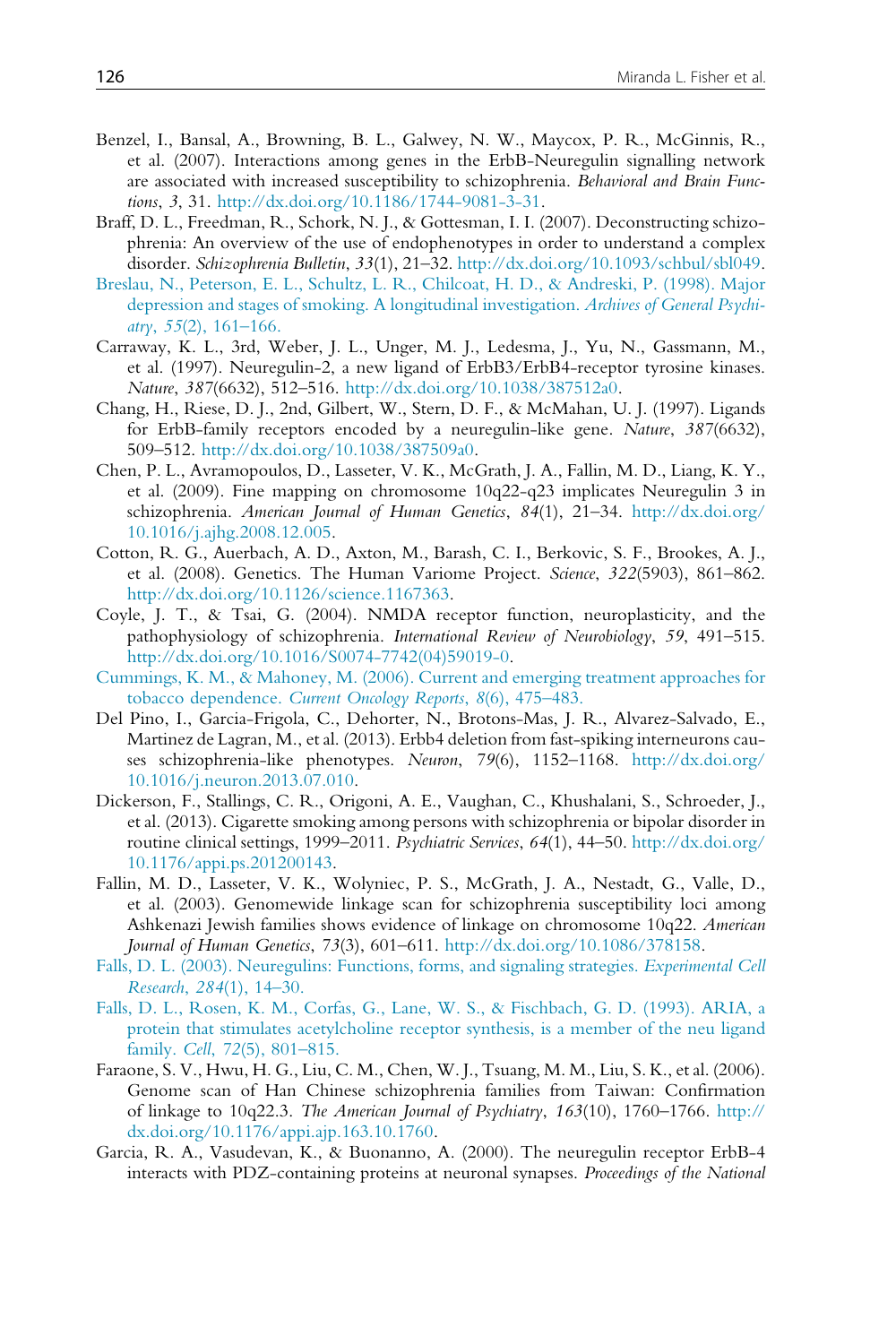Academy of Sciences of the United States of America, 97(7), 3596–3601. [http://dx.doi.org/](http://dx.doi.org/10.1073/pnas.070042497) [10.1073/pnas.070042497.](http://dx.doi.org/10.1073/pnas.070042497)

- [George, T. P., Vessicchio, J. C., Termine, A., Bregartner, T. A., Feingold, A.,](http://refhub.elsevier.com/S0074-7742(15)00052-5/rf0125) [Rounsaville, B. J., et al. \(2002\). A placebo controlled trial of bupropion for smoking ces](http://refhub.elsevier.com/S0074-7742(15)00052-5/rf0125)[sation in schizophrenia.](http://refhub.elsevier.com/S0074-7742(15)00052-5/rf0125) Biological Psychiatry, 52(1), 53–61.
- Gonzales, D., Rennard, S. I., Nides, M., Oncken, C., Azoulay, S., Billing, C. B., et al. (2006). Varenicline, an alpha4beta2 nicotinic acetylcholine receptor partial agonist, vs sustained-release bupropion and placebo for smoking cessation: A randomized controlled trial. JAMA, 296(1), 47–55. [http://dx.doi.org/10.1001/jama.296.1.47.](http://dx.doi.org/10.1001/jama.296.1.47)
- Gurling, H. M. D., Kalsi, G., Brynjolfson, J., Sigmundsson, T., Sherrington, R., Mankoo, B. S., et al. (2001). Genomewide genetic linkage analysis confirms the presence of susceptibility loci for schizophrenia, on chromosomes 1q32.2, 5q33.2, and 8p21-22 and provides support for linkage to schizophrenia, on chromosomes 11q23.3-24 and  $20q12.1-11.23$ . American Journal of Human Genetics, 68(3), 661-673. [http://dx.doi.org/](http://dx.doi.org/10.1086/318788) [10.1086/318788.](http://dx.doi.org/10.1086/318788)
- Han, S., Gelernter, J., Luo, X., & Yang, B. Z. (2010). Meta-analysis of 15 genome-wide linkage scans of smoking behavior. Biological Psychiatry, 67(1), 12–19. [http://dx.doi.](http://dx.doi.org/10.1016/j.biopsych.2009.08.028) [org/10.1016/j.biopsych.2009.08.028.](http://dx.doi.org/10.1016/j.biopsych.2009.08.028)
- Hancock, M. L., Canetta, S. E., Role, L. W., & Talmage, D. A. (2008). Presynaptic type III neuregulin1-ErbB signaling targets alpha7 nicotinic acetylcholine receptors to axons. The Journal of General Physiology, 131(6), i4. <http://dx.doi.org/10.1085/JGP1316OIA4>.
- Harari, D., Tzahar, E., Romano, J., Shelly, M., Pierce, J. H., Andrews, G. C., et al. (1999). Neuregulin-4: A novel growth factor that acts through the ErbB-4 receptor tyrosine kinase. Oncogene, 18(17), 2681–2689. <http://dx.doi.org/10.1038/sj.onc.1202631>.
- Hatzimanolis, A., McGrath, J. A., Wang, R., Li, T., Wong, P. C., Nestadt, G., et al. (2013). Multiple variants aggregate in the neuregulin signaling pathway in a subset of schizophrenia patients. Translational Psychiatry, 3. [http://dx.doi.org/10.1038/tp.2013.33.](http://dx.doi.org/10.1038/tp.2013.33) e264.
- Hou, Y. Z., Xiang, Y. T., Yan, F., Ungvari, G. S., Dickerson, F., Chiu, H. F., et al. (2011). Cigarette smoking in community-dwelling patients with schizophrenia in China. Journal of Psychiatric Research,  $45(12)$ ,  $1551-1556$ . [http://dx.doi.org/10.1016/j.jpsychires.2011.](http://dx.doi.org/10.1016/j.jpsychires.2011.07.011) [07.011](http://dx.doi.org/10.1016/j.jpsychires.2011.07.011).
- Howard, B., Panchal, H., McCarthy, A., & Ashworth, A. (2005). Identification of the scaramanga gene implicates Neuregulin3 in mammary gland specification. Genes & Development, 19(17), 2078–2090. [http://dx.doi.org/10.1101/gad.338505.](http://dx.doi.org/10.1101/gad.338505)
- [Huang, Y. Z., Won, S., Ali, D. W., Wang, Q., Tanowitz, M., Du, Q. S., et al. \(2000\). Reg](http://refhub.elsevier.com/S0074-7742(15)00052-5/rf0170)[ulation of neuregulin signaling by PSD-95 interacting with ErbB4 at CNS synapses.](http://refhub.elsevier.com/S0074-7742(15)00052-5/rf0170) Neuron, 26[\(2\), 443–455.](http://refhub.elsevier.com/S0074-7742(15)00052-5/rf0170)
- Hughes, J. R. (2007). Effects of abstinence from tobacco: Valid symptoms and time course. Nicotine & Tobacco Research, 9(3), 315–327. [http://dx.doi.org/10.1080/14622200701188919.](http://dx.doi.org/10.1080/14622200701188919)
- [Hughes, J. R., Gulliver, S. B., Fenwick, J. W., Valliere, W. A., Cruser, K., Pepper, S.,](http://refhub.elsevier.com/S0074-7742(15)00052-5/rf0180) [et al. \(1992\). Smoking cessation among self-quitters.](http://refhub.elsevier.com/S0074-7742(15)00052-5/rf0180) Health Psychology, 11(5), 331–334.
- [Jamal, A., Agaku, I. T., O'Connor, E., King, B. A., Kenemer, J. B., & Neff, L. \(2014\). Cur](http://refhub.elsevier.com/S0074-7742(15)00052-5/rf0185)[rent cigarette smoking among adults—United States, 2005–2013.](http://refhub.elsevier.com/S0074-7742(15)00052-5/rf0185) Morbidity And Mortality Weekly Report, 63[\(47\), 1108–1112.](http://refhub.elsevier.com/S0074-7742(15)00052-5/rf0185)
- [Javitt, D. C., & Zukin, S. R. \(1991\). Recent advances in the phencyclidine model of schizo](http://refhub.elsevier.com/S0074-7742(15)00052-5/rf0190)phrenia. [The American Journal of Psychiatry](http://refhub.elsevier.com/S0074-7742(15)00052-5/rf0190), 148(10), 1301–1308.
- Jorenby, D. E., Hays, J. T., Rigotti, N. A., Azoulay, S., Watsky, E. J., Williams, K. E., et al. (2006). Efficacy of varenicline, an alpha4beta2 nicotinic acetylcholine receptor partial agonist, vs placebo or sustained-release bupropion for smoking cessation: A randomized controlled trial. JAMA, 296(1), 56–63. [http://dx.doi.org/10.1001/](http://dx.doi.org/10.1001/jama.296.1.56) [jama.296.1.56.](http://dx.doi.org/10.1001/jama.296.1.56)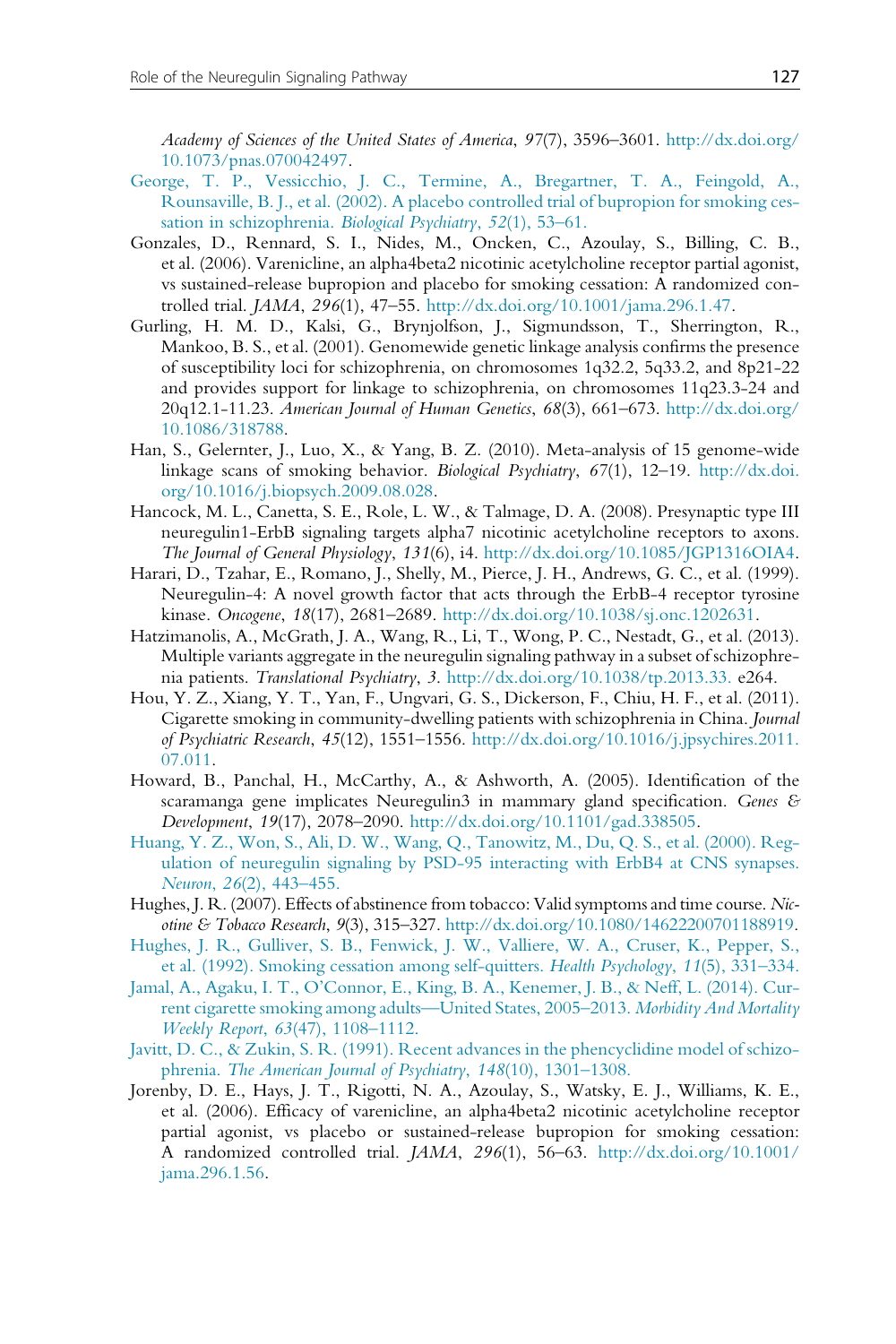- Kampa, D., Cheng, J., Kapranov, P., Yamanaka, M., Brubaker, S., Cawley, S., et al. (2004). Novel RNAs identified from an in-depth analysis of the transcriptome of human chromosomes 21 and 22. Genome Research, 14(3), 331–342. [http://dx.doi.org/10.1101/](http://dx.doi.org/10.1101/gr.2094104) [gr.2094104.](http://dx.doi.org/10.1101/gr.2094104)
- [Kanemoto, N., Horie, M., Omori, K., Nishino, N., Kondo, M., Noguchi, K., et al. \(2001\).](http://refhub.elsevier.com/S0074-7742(15)00052-5/rf0205) [Expression of TMEFF1 mRNA in the mouse central nervous system: Precise examina](http://refhub.elsevier.com/S0074-7742(15)00052-5/rf0205)[tion and comparative studies of TMEFF1 and TMEFF2.](http://refhub.elsevier.com/S0074-7742(15)00052-5/rf0205) Brain Research. Molecular Brain Research, 86[\(1–2\), 48–55.](http://refhub.elsevier.com/S0074-7742(15)00052-5/rf0205)
- Kao, W. T., Wang, Y., Kleinman, J. E., Lipska, B. K., Hyde, T. M., Weinberger, D. R., et al. (2010). Common genetic variation in Neuregulin 3 (NRG3) influences risk for schizophrenia and impacts NRG3 expression in human brain. Proceedings of the National Academy of Sciences of the United States of America, 107(35), 15619–15624. [http://dx.doi.](http://dx.doi.org/10.1073/pnas.1005410107) [org/10.1073/pnas.1005410107.](http://dx.doi.org/10.1073/pnas.1005410107)
- [Kendler, K. S., Neale, M. C., MacLean, C. J., Heath, A. C., Eaves, L. J., & Kessler, R. C.](http://refhub.elsevier.com/S0074-7742(15)00052-5/rf0215) [\(1993\). Smoking and major depression. A causal analysis.](http://refhub.elsevier.com/S0074-7742(15)00052-5/rf0215) Archives of General Psychiatry,  $50(1)$ , 36–43.
- Kinugasa, Y., Ishiguro, H., Tokita, Y., Oohira, A., Ohmoto, H., & Higashiyama, S. (2004). Neuroglycan C, a novel member of the neuregulin family. Biochemical and Biophysical Research Communications, 321(4), 1045–1049. [http://dx.doi.org/10.1016/j.bbrc.2004.](http://dx.doi.org/10.1016/j.bbrc.2004.07.066) [07.066.](http://dx.doi.org/10.1016/j.bbrc.2004.07.066)
- Law, A. J. (2014). Genetic mouse models of neuregulin 1: Gene dosage effects, isoformspecific functions, and relevance to schizophrenia. Biological Psychiatry, 76(2), 89–90. [http://dx.doi.org/10.1016/j.biopsych.2014.05.016.](http://dx.doi.org/10.1016/j.biopsych.2014.05.016)
- Le Foll, B., & Goldberg, S. R. (2009). Effects of nicotine in experimental animals and humans: An update on addictive properties. Handbook of Experimental Pharmacology, 192, 335–367. [http://dx.doi.org/10.1007/978-3-540-69248-5\\_12.](http://dx.doi.org/10.1007/978-3-540-69248-5_12)
- Lee, H. J., Jung, K. M., Huang, Y. Z., Bennett, L. B., Lee, J. S., Mei, L., et al. (2002). Presenilin-dependent gamma-secretase-like intramembrane cleavage of ErbB4. The Journal of Biological Chemistry, 277(8), 6318–6323. [http://dx.doi.org/10.1074/jbc.](http://dx.doi.org/10.1074/jbc.M110371200) [M110371200.](http://dx.doi.org/10.1074/jbc.M110371200)
- [Leonard, S., Adams, C., Breese, C. R., Adler, L. E., Bickford, P., Byerley, W., et al. \(1996\).](http://refhub.elsevier.com/S0074-7742(15)00052-5/rf0240) [Nicotinic receptor function in schizophrenia.](http://refhub.elsevier.com/S0074-7742(15)00052-5/rf0240) Schizophrenia Bulletin, 22(3), 431–445.
- [Leonard, S., Gault, J., Hopkins, J., Logel, J., Vianzon, R., Short, M., et al. \(2002\). Association of](http://refhub.elsevier.com/S0074-7742(15)00052-5/rf0245) [promoter variants in the alpha7 nicotinic acetylcholine receptor subunit gene with an](http://refhub.elsevier.com/S0074-7742(15)00052-5/rf0245) [inhibitory deficit found in schizophrenia.](http://refhub.elsevier.com/S0074-7742(15)00052-5/rf0245) Archives of General Psychiatry, 59(12), 1085–1096.
- Li, D., Collier, D. A., & He, L. (2006). Meta-analysis shows strong positive association of the neuregulin 1 (NRG1) gene with schizophrenia. Human Molecular Genetics, 15(12), 1995–2002. <http://dx.doi.org/10.1093/hmg/ddl122>.
- Li, Q., Hsia, J., & Yang, G. (2011). Prevalence of smoking in China in 2010. The New England Journal of Medicine, 364(25), 2469–2470. [http://dx.doi.org/10.1056/](http://dx.doi.org/10.1056/NEJMc1102459) [NEJMc1102459](http://dx.doi.org/10.1056/NEJMc1102459).
- Loos, M., Mueller, T., Gouwenberg, Y., Wijnands, R., van der Loo, R. J., Neuro Bsik Mouse Phenomics Consortium, et al. (2014). Neuregulin-3 in the mouse medial prefrontal cortex regulates impulsive action. Biological Psychiatry, 76(8), 648–655. [http://](http://dx.doi.org/10.1016/j.biopsych.2014.02.011) [dx.doi.org/10.1016/j.biopsych.2014.02.011](http://dx.doi.org/10.1016/j.biopsych.2014.02.011).
- Loukola, A., Broms, U., Maunu, H., Widen, E., Heikkila, K., Siivola, M., et al. (2008). Linkage of nicotine dependence and smoking behavior on 10q, 7q and 11p in twins with homogeneous genetic background. The Pharmacogenomics Journal, 8(3), 209-219. <http://dx.doi.org/10.1038/sj.tpj.6500464>.
- Loukola, A., Wedenoja, J., Keskitalo-Vuokko, K., Broms, U., Korhonen, T., Ripatti, S., et al. (2014). Genome-wide association study on detailed profiles of smoking behavior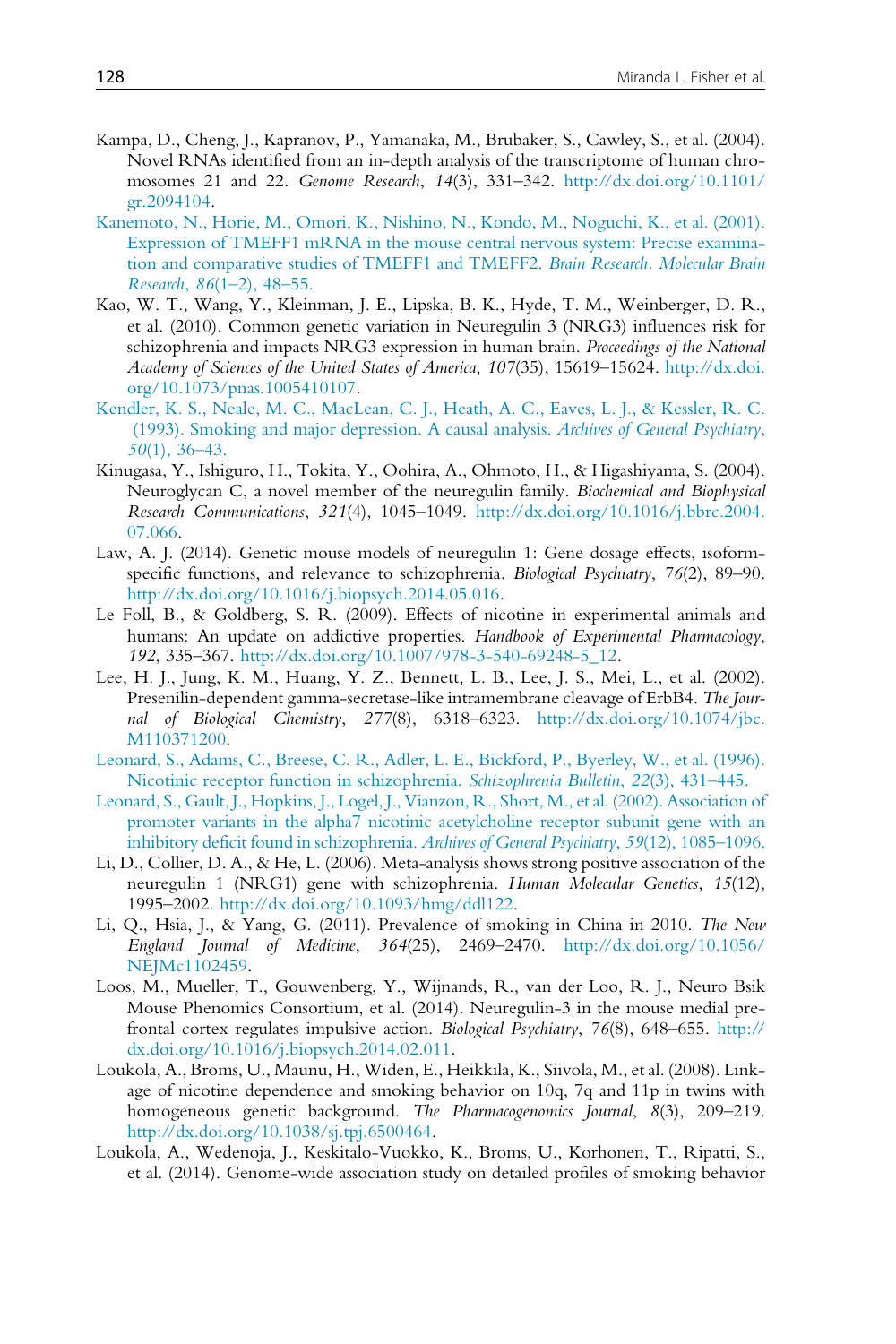and nicotine dependence in a twin sample. Molecular Psychiatry, 19(5), 615–624. [http://](http://dx.doi.org/10.1038/mp.2013.72) [dx.doi.org/10.1038/mp.2013.72](http://dx.doi.org/10.1038/mp.2013.72).

- [Marenco, S., Weinberger, D. R., & Schreurs, B. G. \(2003\). Single-cue delay and trace clas](http://refhub.elsevier.com/S0074-7742(15)00052-5/rf0275)[sical conditioning in schizophrenia.](http://refhub.elsevier.com/S0074-7742(15)00052-5/rf0275) Biological Psychiatry, 53(5), 390–402.
- Massague, J., & Pandiella, A. (1993). Membrane-anchored growth factors. Annual Review of Biochemistry, 62, 515–541. [http://dx.doi.org/10.1146/annurev.bi.62.070193.002503.](http://dx.doi.org/10.1146/annurev.bi.62.070193.002503)
- Matthews, A. M., Wilson, V. B., & Mitchell, S. H. (2011). The role of antipsychotics in smoking and smoking cessation. CNS Drugs,  $25(4)$ ,  $299-315$ . [http://dx.doi.org/](http://dx.doi.org/10.2165/11588170-000000000-00000) [10.2165/11588170-000000000-00000](http://dx.doi.org/10.2165/11588170-000000000-00000).
- Mei, L., & Nave, K. A. (2014). Neuregulin-ERBB signaling in the nervous system and neuropsychiatric diseases. Neuron, 83(1), 27–49. [http://dx.doi.org/10.1016/j.neuron.](http://dx.doi.org/10.1016/j.neuron.2014.06.007) [2014.06.007.](http://dx.doi.org/10.1016/j.neuron.2014.06.007)
- Mei, L., & Xiong, W. C. (2008). Neuregulin 1 in neural development, synaptic plasticity and schizophrenia. Nature Reviews. Neuroscience, 9(6), 437–452. [http://dx.doi.org/10.1038/](http://dx.doi.org/10.1038/nrn2392) [nrn2392.](http://dx.doi.org/10.1038/nrn2392)
- [Mohn, A. R., Gainetdinov, R. R., Caron, M. G., & Koller, B. H. \(1999\). Mice with reduced](http://refhub.elsevier.com/S0074-7742(15)00052-5/rf0300) [NMDA receptor expression display behaviors related to schizophrenia.](http://refhub.elsevier.com/S0074-7742(15)00052-5/rf0300) Cell, 98(4), [427–436.](http://refhub.elsevier.com/S0074-7742(15)00052-5/rf0300)
- Morar, B., Dragovic, M., Waters, F. A., Chandler, D., Kalaydjieva, L., & Jablensky, A. (2011). Neuregulin 3 (NRG3) as a susceptibility gene in a schizophrenia subtype with florid delusions and relatively spared cognition. Molecular Psychiatry, 16(8), 860–866. <http://dx.doi.org/10.1038/mp.2010.70>.
- Moylan, S., Jacka, F. N., Pasco, J. A., & Berk, M. (2012). Cigarette smoking, nicotine dependence and anxiety disorders: A systematic review of population-based, epidemiological studies. BMC Medicine, 10, 123. [http://dx.doi.org/10.1186/1741-7015-10-123.](http://dx.doi.org/10.1186/1741-7015-10-123)
- Munafo, M. R., Attwood, A. S., & Flint, J. (2008). Neuregulin 1 genotype and schizophrenia. Schizophrenia Bulletin, 34(1), 9–12. [http://dx.doi.org/10.1093/schbul/sbm129.](http://dx.doi.org/10.1093/schbul/sbm129)
- Munafo, M. R., Thiselton, D. L., Clark, T. G., & Flint, J. (2006). Association of the NRG1 gene and schizophrenia: A meta-analysis. Molecular Psychiatry, 11(6), 539–546. [http://dx.](http://dx.doi.org/10.1038/sj.mp.4001817) [doi.org/10.1038/sj.mp.4001817](http://dx.doi.org/10.1038/sj.mp.4001817).
- Muraoka-Cook, R. S., Feng, S. M., Strunk, K. E., & Earp, H. S., 3rd. (2008). ErbB4/HER4: Role in mammary gland development, differentiation and growth inhibition. Journal of Mammary Gland Biology and Neoplasia, 13(2), 235–246. [http://dx.doi.org/10.1007/](http://dx.doi.org/10.1007/s10911-008-9080-x) [s10911-008-9080-x](http://dx.doi.org/10.1007/s10911-008-9080-x).
- Ni, C. Y., Murphy, M. P., Golde, T. E., & Carpenter, G. (2001). Gamma-secretase cleavage and nuclear localization of ErbB-4 receptor tyrosine kinase. Science, 294(5549), 2179–2181. [http://dx.doi.org/10.1126/science.1065412.](http://dx.doi.org/10.1126/science.1065412)
- Olayioye, M. A., Neve, R. M., Lane, H. A., & Hynes, N. E. (2000). The ErbB signaling network: Receptor heterodimerization in development and cancer. The EMBO Journal, 19(13), 3159–3167. <http://dx.doi.org/10.1093/emboj/19.13.3159>.
- Ortega, M. C., Bribian, A., Peregrin, S., Gil, M. T., Marin, O., & de Castro, F. (2012). Neuregulin-1/ErbB4 signaling controls the migration of oligodendrocyte precursor cells during development. Experimental Neurology, 235(2), 610–620. [http://dx.doi.org/](http://dx.doi.org/10.1016/j.expneurol.2012.03.015) [10.1016/j.expneurol.2012.03.015](http://dx.doi.org/10.1016/j.expneurol.2012.03.015).
- Pasco, J. A., Williams, L. J., Jacka, F. N., Ng, F., Henry, M. J., Nicholson, G. C., et al. (2008). Tobacco smoking as a risk factor for major depressive disorder: Population-based study. The British Journal of Psychiatry, 193(4), 322–326. [http://dx.doi.org/10.1192/bjp.](http://dx.doi.org/10.1192/bjp.bp.107.046706) [bp.107.046706.](http://dx.doi.org/10.1192/bjp.bp.107.046706)
- Paterson, C., & Law, A. J. (2014). Transient overexposure of neuregulin 3 during early postnatal development impacts selective behaviors in adulthood. PLoS One, 9(8). [http://dx.doi.org/10.1371/journal.pone.0104172,](http://dx.doi.org/10.1371/journal.pone.0104172) e104172.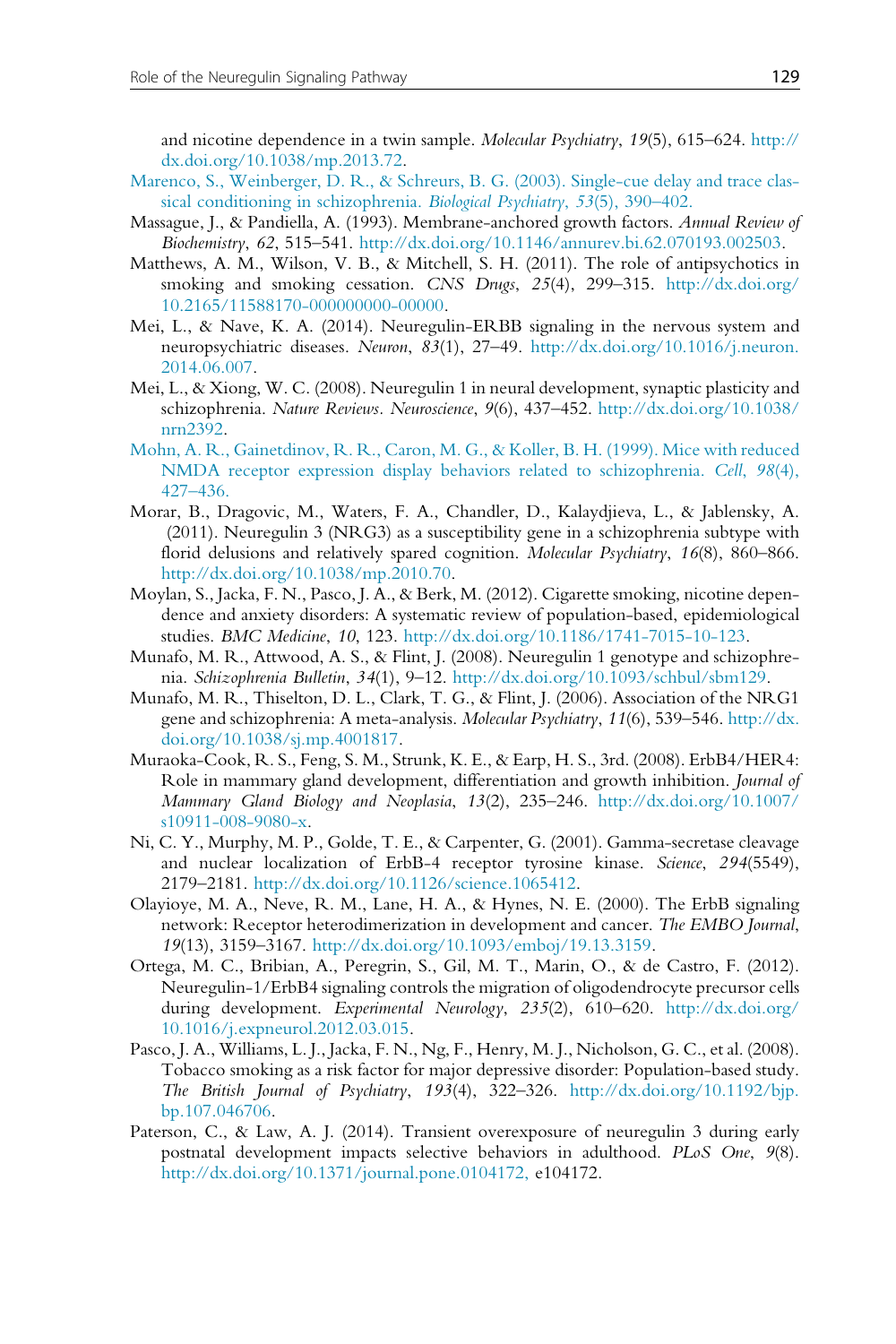- Pitcher, G. M., Kalia, L. V., Ng, D., Goodfellow, N. M., Yee, K. T., Lambe, E. K., et al. (2011). Schizophrenia susceptibility pathway neuregulin 1-ErbB4 suppresses Src upregulation of NMDA receptors. Nature Medicine, 17(4), 470–478. [http://dx.doi.](http://dx.doi.org/10.1038/nm.2315) [org/10.1038/nm.2315.](http://dx.doi.org/10.1038/nm.2315)
- Rapoport, J. L., Addington, A. M., Frangou, S., & Psych, M. R. (2005). The neurodevelopmental model of schizophrenia: Update 2005. Molecular Psychiatry, 10(5), 434–449. <http://dx.doi.org/10.1038/sj.mp.4001642>.
- [Royal College of Physicians of London and Royal College of Psychiatrists. \(2013\).](http://refhub.elsevier.com/S0074-7742(15)00052-5/rf0365) Smoking and mental health: A joint report. [London: Royal College of Physicians: Royal College of](http://refhub.elsevier.com/S0074-7742(15)00052-5/rf0365) [Psychiatrists.](http://refhub.elsevier.com/S0074-7742(15)00052-5/rf0365)
- Sonuga-Barke, E. J. S., Lasky-Su, J., Neale, B. M., Oades, R., Chen, W., Franke, B., et al. (2008). Does parental expressed emotion moderate genetic effects in ADHD? An exploration using a genome wide association scan. American Journal of Medical Genetics. Part B, Neuropsychiatric Genetics: The Official Publication of the International Society of Psychiatric Genetics, 147B(8), 1359–1368. <http://dx.doi.org/10.1002/Ajmg.B.30860>.
- Sundvall, M., Veikkolainen, V., Kurppa, K., Salah, Z., Tvorogov, D., van Zoelen, E. J., et al. (2010). Cell death or survival promoted by alternative isoforms of ErbB4. Molecular Biology of the Cell, 21(23), 4275–4286. [http://dx.doi.org/10.1091/mbc.E10-04-0332.](http://dx.doi.org/10.1091/mbc.E10-04-0332)
- Turner, J. R., Ray, R., Lee, B., Everett, L., Xiang, J., Jepson, C., et al. (2014). Evidence from mouse and man for a role of neuregulin 3 in nicotine dependence. Molecular Psychiatry, 19(7), 801–810. <http://dx.doi.org/10.1038/mp.2013.104>.
- Uchida, T., Wada, K., Akamatsu, T., Yonezawa, M., Noguchi, H., Mizoguchi, A., et al. (1999). A novel epidermal growth factor-like molecule containing two follistatin modules stimulates tyrosine phosphorylation of erbB-4 in MKN28 gastric cancer cells. Biochemical and Biophysical Research Communications, 266(2), 593–602. [http://dx.doi.org/](http://dx.doi.org/10.1006/bbrc.1999.1873) [10.1006/bbrc.1999.1873.](http://dx.doi.org/10.1006/bbrc.1999.1873)
- U.S. Department of Health and Human Services (1988). The Health Consequences of Smoking. Nikotine addiction. A report of the Surgeon General. Washington, D.C.
- [Veikkolainen, V., Vaparanta, K., Halkilahti, K., Iljin, K., Sundvall, M., & Elenius, K. \(2011\).](http://refhub.elsevier.com/S0074-7742(15)00052-5/rf0395) [Function of ERBB4 is determined by alternative splicing.](http://refhub.elsevier.com/S0074-7742(15)00052-5/rf0395) Cell Cycle, 10(16), 2647–2657.
- Vidal, G. A., Naresh, A., Marrero, L., & Jones, F. E. (2005). Presenilin-dependent gammasecretase processing regulates multiple ERBB4/HER4 activities. The Journal of Biological Chemistry, 280(20), 19777–19783. [http://dx.doi.org/10.1074/jbc.M412457200.](http://dx.doi.org/10.1074/jbc.M412457200)
- Waddington, J. L., Corvin, A. P., Donohoe, G., O'Tuathaigh, C. M., Mitchell, K. J., & Gill, M. (2007). Functional genomics and schizophrenia: Endophenotypes and mutant models. The Psychiatric Clinics of North America, 30(3), 365–399. [http://dx.doi.org/](http://dx.doi.org/10.1016/j.psc.2007.04.011) [10.1016/j.psc.2007.04.011](http://dx.doi.org/10.1016/j.psc.2007.04.011).
- Walters, J. T., & Owen, M. J. (2007). Endophenotypes in psychiatric genetics. Molecular Psychiatry, 12(10), 886–890. <http://dx.doi.org/10.1038/sj.mp.4002068>.
- Wang, Y. C., Chen, J. Y., Chen, M. L., Chen, C. H., Lai, I. C., Chen, T. T., et al. (2008). Neuregulin 3 genetic variations and susceptibility to schizophrenia in a Chinese population. Biological Psychiatry, 64(12), 1093–1096. [http://dx.doi.org/10.1016/](http://dx.doi.org/10.1016/j.biopsych.2008.07.012) [j.biopsych.2008.07.012.](http://dx.doi.org/10.1016/j.biopsych.2008.07.012)
- [Watanabe, E., Maeda, N., Matsui, F., Kushima, Y., Noda, M., & Oohira, A. \(1995\). Neu](http://refhub.elsevier.com/S0074-7742(15)00052-5/rf0420)[roglycan C, a novel membrane-spanning chondroitin sulfate proteoglycan that is](http://refhub.elsevier.com/S0074-7742(15)00052-5/rf0420) restricted to the brain. [The Journal of Biological Chemistry](http://refhub.elsevier.com/S0074-7742(15)00052-5/rf0420), 270(45), 26876–26882.
- [West, R. J., Hajek, P., & Belcher, M. \(1989\). Severity of withdrawal symptoms as a predictor](http://refhub.elsevier.com/S0074-7742(15)00052-5/rf0425) [of outcome of an attempt to quit smoking.](http://refhub.elsevier.com/S0074-7742(15)00052-5/rf0425) Psychological Medicine, 19(4), 981–985.
- [WHO. \(2011\).WHO urges more countriesto require large, graphic health warnings ontobacco](http://refhub.elsevier.com/S0074-7742(15)00052-5/rf0430) [packaging: The WHO report on the global tobacco epidemic, 2011 examines anti-tobacco](http://refhub.elsevier.com/S0074-7742(15)00052-5/rf0430) mass-media campaigns. [Central European Journal of Public Health](http://refhub.elsevier.com/S0074-7742(15)00052-5/rf0430), 19(3), 133, 151.